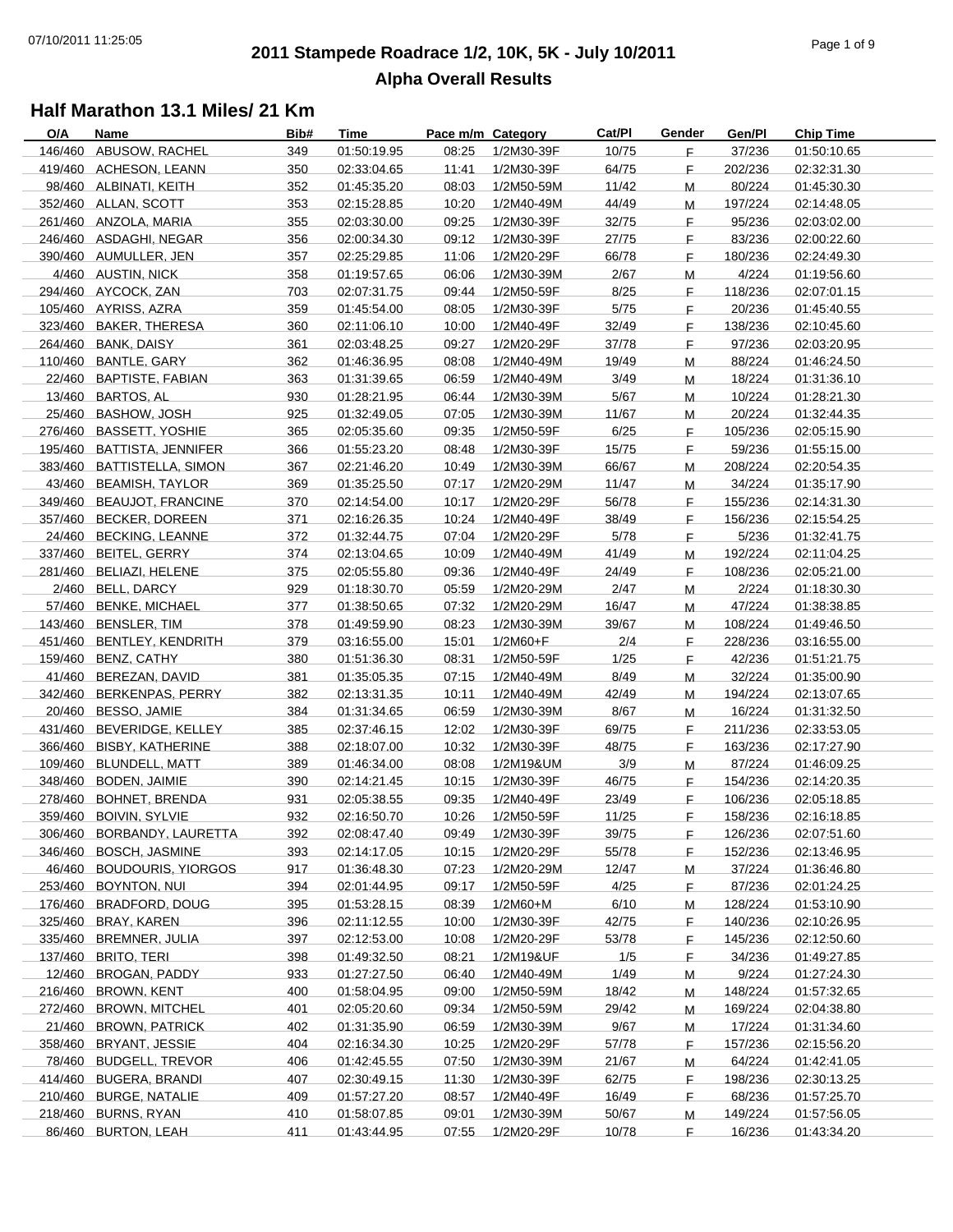# **2011 Stampede Roadrace 1/2, 10K, 5K - July 10/2011** 07/10/2011 11:25:05 Page 2 of 9 **Alpha Overall Results**

| O/A     | <b>Name</b>                  | Bib# | Time        | Pace m/m Category |            | Cat/PI | Gender | Gen/Pl  | <b>Chip Time</b> |
|---------|------------------------------|------|-------------|-------------------|------------|--------|--------|---------|------------------|
| 426/460 | <b>BUTT, MONICA</b>          | 412  | 02:35:45.35 | 11:53             | 1/2M20-29F | 72/78  | E      | 207/236 | 02:35:01.35      |
|         | 418/460 BUXTON, UMMA         | 413  | 02:31:53.35 | 11:35             | 1/2M30-39F | 63/75  | E      | 201/236 | 02:31:11.35      |
|         | 127/460 CABLE, MELISSA       | 414  | 01:48:41.65 | 08:17             | 1/2M20-29F | 17/78  | F.     | 29/236  | 01:48:38.90      |
| 158/460 | CAMPBELL, JONATHAN           | 415  | 01:51:34.20 | 08:30             | 1/2M20-29M | 29/47  | M      | 117/224 | 01:50:46.70      |
|         | 347/460 CARLISLE, LAURA      | 416  | 02:14:20.25 | 10:15             | 1/2M40-49F | 37/49  | E      | 153/236 | 02:13:59.70      |
|         | 166/460 CARLSON, ALEXANDRA   | 417  | 01:52:37.95 | 08:35             | 1/2M19&UF  | 3/5    | F.     | 43/236  | 01:52:08.30      |
|         | 377/460 CARVER, GINA         | 418  | 02:20:48.85 | 10:44             | 1/2M40-49F | 40/49  | F.     | 172/236 | 02:20:23.35      |
| 445/460 | CASTEJON, KHRIZA             | 419  | 02:57:06.75 | 13:31             | 1/2M20-29F | 78/78  | E      | 223/236 | 02:57:06.75      |
|         | 251/460 CATES, NEAL          | 420  | 02:01:20.15 | 09:15             | 1/2M50-59M | 28/42  | M      | 166/224 | 02:00:39.75      |
|         | 185/460 CATES, TRYSTAN       | 421  | 01:54:27.05 | 08:44             | 1/2M19&UM  | 4/9    | M      | 131/224 | 01:54:13.60      |
|         | 184/460 CHAN, JENNY          | 422  | 01:54:19.65 | 08:43             | 1/2M40-49F | 10/49  | E      | 54/236  | 01:54:03.55      |
| 430/460 | CHAN, KARI                   | 423  | 02:37:45.00 | 12:02             | 1/2M30-39F | 68/75  | E      | 210/236 | 02:33:50.00      |
|         | 387/460 CHAN, MICHELLE       | 424  | 02:22:35.95 | 10:53             | 1/2M20-29F | 65/78  | F.     | 177/236 | 02:22:30.20      |
|         |                              |      |             |                   |            |        |        |         |                  |
|         | 116/460 CHAPMAN, JEFFREY     | 926  | 01:47:21.95 | 08:11             | 1/2M30-39M | 29/67  | M      | 91/224  | 01:46:58.85      |
|         | 458/460 CHARCHUK, DEBRA      | 426  | 03:22:37.85 | 15:28             | 1/2M50-59F | 25/25  | F.     | 235/236 | 03:22:36.70      |
| 449/460 | <b>CHARCHUK, NOEL</b>        | 427  | 03:09:05.10 | 14:26             | 1/2M50-59M | 42/42  | M      | 223/224 | 03:09:03.70      |
|         | 247/460 CHARLTON, RICK       | 428  | 02:00:34.80 | 09:12             | 1/2M50-59M | 27/42  | M      | 164/224 | 02:00:06.20      |
|         | 298/460 CHIKARA, HONOUR      | 431  | 02:07:44.00 | 09:45             | 1/2M40-49M | 38/49  | M      | 177/224 | 02:07:02.70      |
|         | 18/460 CHOI, EDWARD          | 432  | 01:29:39.95 | 06:50             | 1/2M20-29M | 5/47   | M      | 14/224  | 01:29:38.05      |
| 300/460 | CHRISTENSEN, SANDRA          | 433  | 02:07:52.25 | 09:45             | 1/2M20-29F | 43/78  | F.     | 122/236 | 02:07:35.05      |
|         | 160/460 CHRISTOPHER, CHARLES | 434  | 01:51:37.45 | 08:31             | 1/2M40-49M | 26/49  | M      | 118/224 | 01:50:59.55      |
|         | 232/460 CHRISTOPHER, JACOB   | 435  | 01:59:35.80 | 09:07             | 1/2M19&UM  | 5/9    | м      | 157/224 | 01:58:58.40      |
|         | 326/460 CLARK, NIKOLAS       | 436  | 02:11:12.90 | 10:00             | 1/2M19&UM  | 8/9    | M      | 186/224 | 02:10:40.90      |
| 188/460 | <b>CLARK, TYLER</b>          | 437  | 01:54:46.35 | 08:45             | 1/2M20-29M | 32/47  | M      | 133/224 | 01:54:37.00      |
|         | 197/460 CLARKE, DAVID        | 438  | 01:55:41.60 | 08:49             | $1/2M60+M$ | 7/10   | M      | 137/224 | 01:54:47.90      |
|         | 82/460 CLARKSON, BOB         | 439  | 01:43:04.75 | 07:52             | 1/2M40-49M | 17/49  | M      | 68/224  | 01:42:56.05      |
|         | 427/460 CLEMENS, AARON       | 440  | 02:35:45.70 | 11:53             | 1/2M20-29M | 46/47  | M      | 220/224 | 02:35:02.05      |
|         | 332/460 CLYDE, GEORDIE       | 441  | 02:12:01.25 | 10:04             | 1/2M30-39M | 62/67  | M      | 189/224 | 02:11:22.00      |
|         | 378/460 COCHRAN, MURRAY      | 442  | 02:20:51.05 | 10:45             | 1/2M50-59M | 38/42  | M      | 206/224 | 02:20:09.75      |
|         | 170/460 COLEMAN, CYNTHIA     | 443  | 01:52:55.00 | 08:37             | 1/2M30-39F | 13/75  | F.     | 46/236  | 01:52:35.85      |
|         | 100/460 COLLIER, KIM         | 444  | 01:45:39.65 | 08:03             | 1/2M20-29F | 12/78  | F.     | 19/236  | 01:45:33.45      |
| 180/460 | <b>COMEAU, BERNARD</b>       | 446  | 01:53:55.50 | 08:41             | 1/2M40-49M | 30/49  | M      | 130/224 | 01:53:45.60      |
|         | 97/460 CONDON, EDMOND        | 447  | 01:45:33.20 | 08:03             | 1/2M50-59M | 10/42  |        | 79/224  |                  |
|         |                              |      |             |                   |            |        | M      |         | 01:45:25.55      |
|         | 207/460 COOZE, MICHELLE      | 448  | 01:56:39.55 | 08:54             | 1/2M30-39F | 19/75  | E      | 66/236  | 01:56:20.05      |
|         | 234/460 CORRADETTI, BRITT    | 449  | 01:59:43.45 | 09:08             | 1/2M20-29F | 30/78  | F.     | 77/236  | 01:59:05.65      |
| 77/460  | <b>COULTER, SIMON</b>        | 451  | 01:42:04.95 | 07:47             | 1/2M30-39M | 20/67  | M      | 63/224  | 01:41:54.75      |
|         | 203/460 COX, KRISTEEN        | 452  | 01:56:15.30 | 08:52             | 1/2M30-39F | 18/75  | E      | 63/236  | 01:56:01.55      |
|         | 314/460 CROOKS, MARGO        | 454  | 02:09:55.35 | 09:55             | 1/2M40-49F | 29/49  | E      | 132/236 | 02:09:23.95      |
|         | 291/460 CULBERT, LINDSAY     | 455  | 02:07:10.80 | 09:42             | 1/2M20-29F | 41/78  | F      | 116/236 | 02:06:27.90      |
|         | 405/460 CULLINGHAM, CAROL    | 456  | 02:28:49.20 | 11:21             | 1/2M30-39F | 57/75  | F      | 192/236 | 02:28:09.20      |
|         | 367/460 DAIGLE, LISE         | 458  | 02:18:22.55 | 10:33             | 1/2M30-39F | 49/75  | E      | 164/236 | 02:17:33.85      |
|         | 341/460 DANARD, ADRIANA      | 459  | 02:13:30.90 | 10:11             | 1/2M30-39F | 44/75  | F      | 148/236 | 02:13:25.05      |
|         | 45/460 DANARD, JASON         | 460  | 01:36:21.00 | 07:21             | 1/2M30-39M | 13/67  | M      | 36/224  | 01:36:15.75      |
| 183/460 | DAROUX, MARAE                | 461  | 01:54:13.35 | 08:43             | 1/2M20-29F | 25/78  | F.     | 53/236  | 01:50:29.15      |
|         | 402/460 DAVIS, LAURENCE      | 463  | 02:28:36.50 | 11:20             | 1/2M50-59M | 41/42  | M      | 212/224 | 02:27:47.00      |
|         | 353/460 DAVIS, ROLAND        | 464  | 02:15:39.80 | 10:21             | 1/2M30-39M | 63/67  | м      | 198/224 | 02:15:10.95      |
|         | 128/460 DAVISON, TREVOR      | 465  | 01:48:45.10 | 08:18             | 1/2M30-39M | 34/67  | M      | 99/224  | 01:48:35.50      |
| 365/460 | DE CHAMPLAIN, JENNY          | 467  | 02:18:06.10 | 10:32             | 1/2M20-29F | 59/78  | F      | 162/236 | 02:17:23.30      |
|         | 27/460 DE PALEZIEUX, KRIS    | 468  | 01:33:23.85 | 07:07             | 1/2M20-29M | 6/47   | M      | 22/224  | 01:32:52.80      |
| 122/460 | DE ROCCO, ROBERT             | 469  | 01:48:19.95 | 08:16             | 1/2M30-39M | 32/67  | M      | 96/224  | 01:47:49.30      |
| 345/460 | DEPENCIER, SHERRI            | 471  | 02:14:04.80 | 10:14             | 1/2M30-39F | 45/75  | F.     | 151/236 | 02:13:21.75      |
| 125/460 | DESTA, WES                   | 472  | 01:48:29.35 | 08:16             | 1/2M30-39M | 33/67  |        | 97/224  | 01:48:08.25      |
|         | 285/460 DEVEAU, RENEE        |      |             |                   |            |        | M      |         |                  |
|         |                              | 473  | 02:06:32.15 | 09:39             | 1/2M50-59F | 7/25   | F.     | 112/236 | 02:05:57.35      |
|         | 289/460 DIFRANCESCO, LISA    | 476  | 02:07:04.25 | 09:41             | 1/2M40-49F | 27/49  | F      | 115/236 | 02:06:33.20      |
| 96/460  | DONAHUE, CHRIS               | 480  | 01:45:32.55 | 08:03             | 1/2M30-39M | 26/67  | M      | 78/224  | 01:45:15.15      |
| 299/460 | DOUCETTE, GREG               | 483  | 02:07:44.40 | 09:45             | 1/2M50-59M | 32/42  | M      | 178/224 | 02:07:43.75      |
|         | 395/460 DUNCAN, BRIAN        | 484  | 02:26:57.30 | 11:13             | 1/2M50-59M | 40/42  | M      | 211/224 | 02:26:05.05      |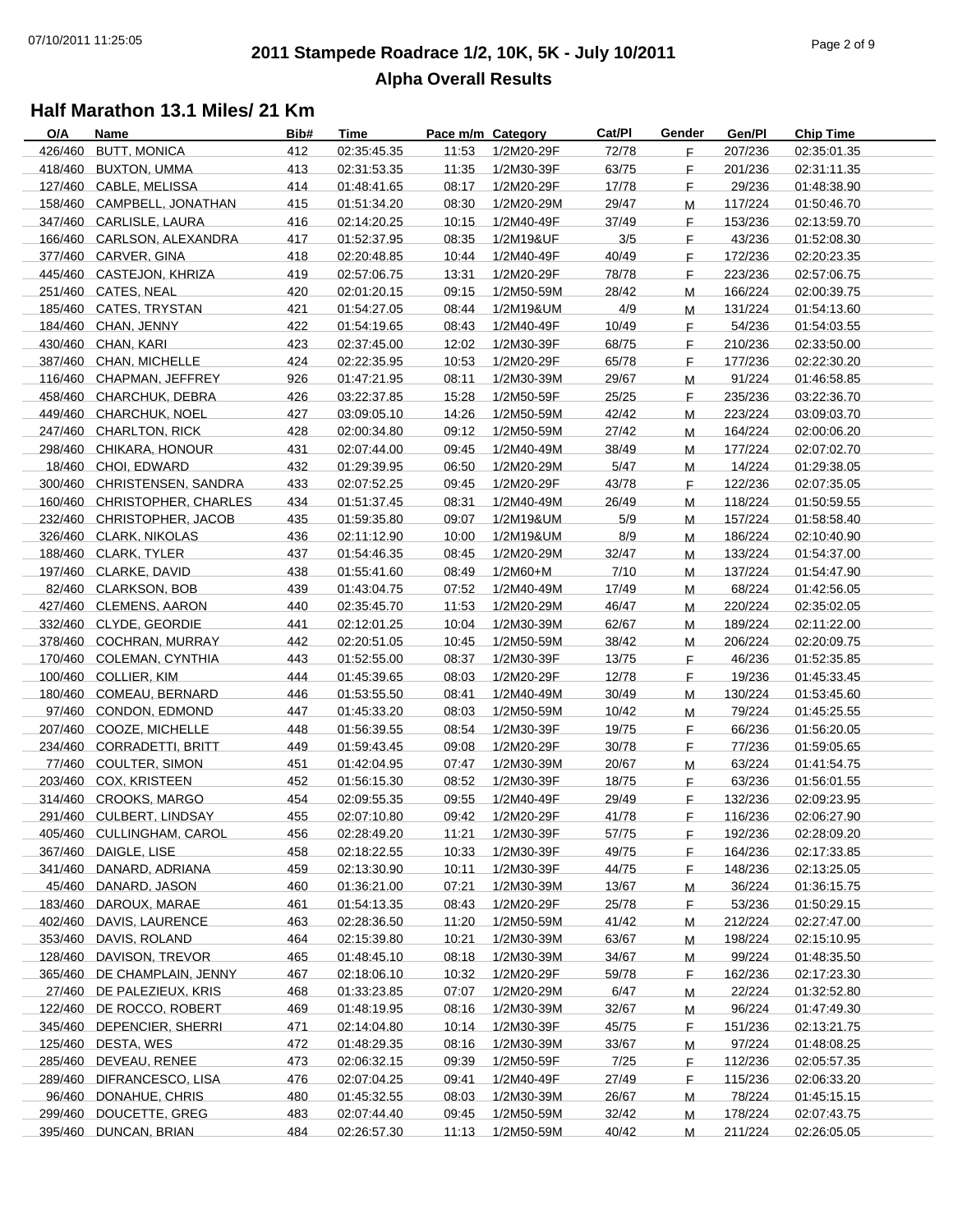# **2011 Stampede Roadrace 1/2, 10K, 5K - July 10/2011** 07/10/2011 11:25:05 Page 3 of 9 **Alpha Overall Results**

| O/A    | Name                        | Bib# | Time        | Pace m/m Category |              | Cat/Pl | Gender | Gen/Pl  | <b>Chip Time</b> |
|--------|-----------------------------|------|-------------|-------------------|--------------|--------|--------|---------|------------------|
| 38/460 | DWYER, MARK                 | 485  | 01:34:44.80 | 07:13             | 1/2M30-39M   | 12/67  | M      | 30/224  | 01:34:41.90      |
|        | 409/460 EBERTH, KRISTIN     | 486  | 02:30:19.35 | 11:28             | 1/2M20-29F   | 68/78  | F.     | 195/236 | 02:24:30.90      |
|        | 304/460 EDMUNDS, CANDACE    | 487  | 02:08:26.75 | 09:48             | 1/2M20-29F   | 44/78  | F.     | 124/236 | 02:07:10.00      |
|        | 36/460 EVANS, DOUGLAS       | 490  | 01:34:02.80 | 07:10             | 1/2M40-49M   | 7/49   | M      | 28/224  | 01:34:00.90      |
|        | 398/460 FALK, PATRICIA      | 492  | 02:27:21.15 | 11:14             | 1/2M30-39F   | 54/75  | F.     | 187/236 | 02:26:41.75      |
|        | 101/460 FESTIVAL, MARIO     | 937  | 01:45:40.50 | 08:03             | 1/2M50-59M   | 12/42  | M      | 82/224  | 01:45:33.80      |
|        | 15/460 FEWSTER, MARK        | 494  | 01:28:46.25 | 06:46             | 1/2M30-39M   | 6/67   | M      | 11/224  | 01:28:45.15      |
|        | 50/460 FORD, RUSS           | 496  | 01:37:21.65 | 07:25             | 1/2M30-39M   | 14/67  |        | 40/224  | 01:37:14.70      |
|        |                             |      |             |                   |              |        | М      |         |                  |
|        | 403/460 FOWLOW, DAVE        | 498  | 02:28:36.95 | 11:20             | 1/2M40-49M   | 46/49  | м      | 213/224 | 02:27:48.65      |
|        | 320/460 FOX, KAREN          | 499  | 02:10:23.10 | 09:57             | 1/2M40-49F   | 30/49  | F.     | 136/236 | 02:09:53.40      |
|        | 53/460 FRASER, JEFF         | 500  | 01:38:29.90 | 07:31             | 1/2M30-39M   | 15/67  | M      | 43/224  | 01:37:33.15      |
|        | 7/460 FULLER, JONATHAN      | 502  | 01:23:39.75 | 06:23             | 1/2M20-29M   | 3/47   | м      | 6/224   | 01:23:37.55      |
|        | 199/460 FUNG, LYNDA         | 504  | 01:55:44.95 | 08:50             | 1/2M40-49F   | 14/49  | F.     | 61/236  | 01:55:25.15      |
|        | 236/460 GAGNON, DAVID       | 505  | 01:59:50.10 | 09:08             | 1/2M30-39M   | 53/67  | M      | 158/224 | 01:59:35.50      |
|        | 277/460 GALBRAITH, GARY     | 506  | 02:05:36.25 | 09:35             | 1/2M50-59M   | 30/42  | M      | 172/224 | 02:04:57.15      |
|        | 241/460 GANGULY, NILANJAN   | 507  | 02:00:19.25 | 09:11             | 1/2M30-39M   | 54/67  | м      | 161/224 | 02:00:04.25      |
|        | 454/460 GARDIN, SHERRY      | 508  | 03:22:20.20 | 15:26             | 1/2M50-59F   | 24/25  | F.     | 231/236 | 03:22:20.00      |
|        | 453/460 GARLOCK, BEV        | 509  | 03:22:20.00 | 15:26             | $1/2M60 + F$ | 3/4    | F.     | 230/236 | 03:22:19.40      |
|        | 103/460 GARRIES, RUSSELL    | 510  | 01:45:43.95 | 08:04             | 1/2M40-49M   | 18/49  | M      | 84/224  | 01:45:31.75      |
|        | 150/460 GEMMEL, BOB         | 512  | 01:51:11.05 | 08:29             | 1/2M60+M     | 3/10   | М      | 112/224 | 01:50:59.75      |
|        | 307/460 GEMMEL, JANICE      | 513  | 02:08:56.75 | 09:50             | 1/2M50-59F   | 10/25  | F.     | 127/236 | 02:08:28.35      |
|        | 444/460 GILJE, MARY         | 514  | 02:56:43.20 | 13:29             | 1/2M40-49F   | 48/49  | F.     | 222/236 | 02:56:39.90      |
|        |                             |      |             |                   |              |        |        |         |                  |
|        | 301/460 GILL, ANDREW        | 515  | 02:07:52.55 | 09:45             | 1/2M30-39M   | 59/67  | M      | 179/224 | 02:07:15.00      |
|        | 324/460 GILL, CAROLINE      | 516  | 02:11:08.00 | 10:00             | 1/2M30-39F   | 41/75  | F.     | 139/236 | 02:10:29.45      |
|        | 327/460 GILL, NICOLE        | 517  | 02:11:17.60 | 10:01             | 1/2M20-29F   | 51/78  | F.     | 141/236 | 02:10:44.50      |
|        | 8/460 GOBBI, DAVID          | 518  | 01:24:51.25 | 06:28             | 1/2M30-39M   | 4/67   | М      | 7/224   | 01:24:51.25      |
|        | 244/460 GOLDENBERG, RYAN    | 785  | 02:00:26.95 | 09:11             | 1/2M30-39M   | 55/67  | м      | 162/224 | 01:59:54.95      |
|        | 167/460 GOMEZ, EDUARDO      | 519  | 01:52:42.55 | 08:36             | 1/2M30-39M   | 43/67  | М      | 124/224 | 01:50:14.10      |
|        | 175/460 GOODFELLOW, RAY     | 521  | 01:53:19.80 | 08:39             | 1/2M50-59M   | 16/42  | M      | 127/224 | 01:52:58.10      |
|        | 243/460 GOTTSCHLING, MONICA | 522  | 02:00:26.70 | 09:11             | 1/2M30-39F   | 26/75  | F.     | 82/236  | 02:00:03.05      |
|        | 425/460 GOVENDER, JOANNE    | 523  | 02:34:38.90 | 11:48             | 1/2M40-49F   | 46/49  | F.     | 206/236 | 02:33:50.00      |
|        | 286/460 GRECO, TABETHA      | 524  | 02:06:33.40 | 09:39             | 1/2M30-39F   | 36/75  | F.     | 113/236 | 02:06:21.05      |
|        | 168/460 GREEN, SARAH        | 525  | 01:52:50.35 | 08:36             | 1/2M20-29F   | 21/78  | F.     | 44/236  | 01:52:39.65      |
|        | 56/460 GREENLAY, BRENDON    | 526  | 01:38:47.70 | 07:32             | 1/2M20-29M   | 15/47  | м      | 46/224  | 01:38:42.70      |
|        | 214/460 GROBE, COREY        | 527  | 01:58:01.95 | 09:00             | 1/2M20-29M   | 36/47  | м      | 146/224 | 01:57:31.85      |
|        | 404/460 GURBUZ, MONICA      | 528  | 02:28:47.25 | 11:21             | 1/2M30-39F   | 56/75  | F.     | 191/236 | 02:28:07.25      |
|        | 313/460 GUTIERREZ, JENNIFER | 529  | 02:09:51.85 | 09:54             | 1/2M20-29F   | 48/78  | F.     | 131/236 | 02:09:10.70      |
|        | 302/460 HACKINEN, DALE      |      |             |                   |              |        |        | 180/224 |                  |
|        |                             | 530  | 02:08:12.90 | 09:47             | 1/2M50-59M   | 33/42  | M      |         | 02:07:14.80      |
|        | 380/460 HADDOW, HEATHER     | 531  | 02:20:54.70 | 10:45             | 1/2M50-59F   | 14/25  | F.     | 174/236 | 02:20:19.35      |
|        | 292/460 HADDOW, IAN         | 532  | 02:07:27.05 | 09:43             | 1/2M60+M     | 9/10   | Μ      | 176/224 | 02:06:51.20      |
|        | 190/460 HALL, LYNDON        | 535  | 01:54:53.15 | 08:46             | 1/2M30-39M   | 46/67  | M      | 135/224 | 01:54:07.05      |
|        | 361/460 HANN, DEREK         | 549  | 02:17:33.15 | 10:30             | 1/2M30-39M   | 64/67  | M      | 202/224 | 02:16:52.40      |
|        | 230/460 HANNAH, KEITH       | 536  | 01:59:15.45 | 09:06             | 1/2M50-59M   | 23/42  | M      | 156/224 | 01:55:19.50      |
|        | 440/460 HANRAHAN, MATTHEW   | 537  | 02:44:41.40 | 12:34             | 1/2M40-49M   | 49/49  | M      | 221/224 | 02:44:38.40      |
|        | 265/460 HANTZSCH, PATTIE    | 538  | 02:03:50.10 | 09:27             | 1/2M50-59F   | 5/25   | F      | 98/236  | 02:03:26.30      |
|        | 270/460 HARAGA, AMANDA      | 539  | 02:05:15.55 | 09:33             | 1/2M20-29F   | 40/78  | F      | 102/236 | 02:04:42.70      |
|        | 389/460 HARAGA, DEB         | 540  | 02:24:47.40 | 11:03             | 1/2M50-59F   | 15/25  | F      | 179/236 | 02:24:12.40      |
| 33/460 | HARGREAVES, NEALE           | 542  | 01:33:49.45 | 07:09             | 1/2M40-49M   | 6/49   | M      | 27/224  | 01:33:34.10      |
|        | 114/460 HARKER, HEATHER     | 543  | 01:47:03.00 | 08:10             | 1/2M40-49F   | 5/49   | F.     | 24/236  | 01:46:54.90      |
|        | 459/460 HARKNESS, LAWRENCE  | 544  | 03:22:37.90 | 15:28             | 1/2M30-39M   | 67/67  | M      | 224/224 | 03:22:36.50      |
|        | 420/460 HARRIS, TARA        | 545  | 02:33:38.50 | 11:43             | 1/2M30-39F   | 65/75  | F.     | 203/236 | 02:32:55.00      |
|        | 225/460 HAWKINS, MARK       | 551  | 01:58:38.90 | 09:03             | 1/2M30-39M   | 51/67  |        | 153/224 | 01:58:24.60      |
|        |                             | 548  |             |                   |              | 12/25  | M      |         |                  |
|        | 376/460 HEINRICHS, JOSETTE  |      | 02:20:04.95 | 10:41             | 1/2M50-59F   |        | F.     | 171/236 | 02:19:35.00      |
|        | 268/460 HERON, SANDRA       | 552  | 02:04:39.60 | 09:30             | 1/2M20-29F   | 38/78  | F      | 100/236 | 02:04:17.45      |
|        | 388/460 HERTLING, MARLO     | 553  | 02:23:05.20 | 10:55             | 1/2M40-49F   | 42/49  | F      | 178/236 | 02:22:20.90      |
|        | 273/460 HERTLING, MICHAEL   | 554  | 02:05:25.85 | 09:34             | 1/2M40-49M   | 36/49  | М      | 170/224 | 02:03:22.30      |
|        | 360/460 HIGASHIDE, SACHIKO  | 403  | 02:17:04.40 | 10:27             | 1/2M30-39F   | 47/75  | F.     | 159/236 | 02:16:24.15      |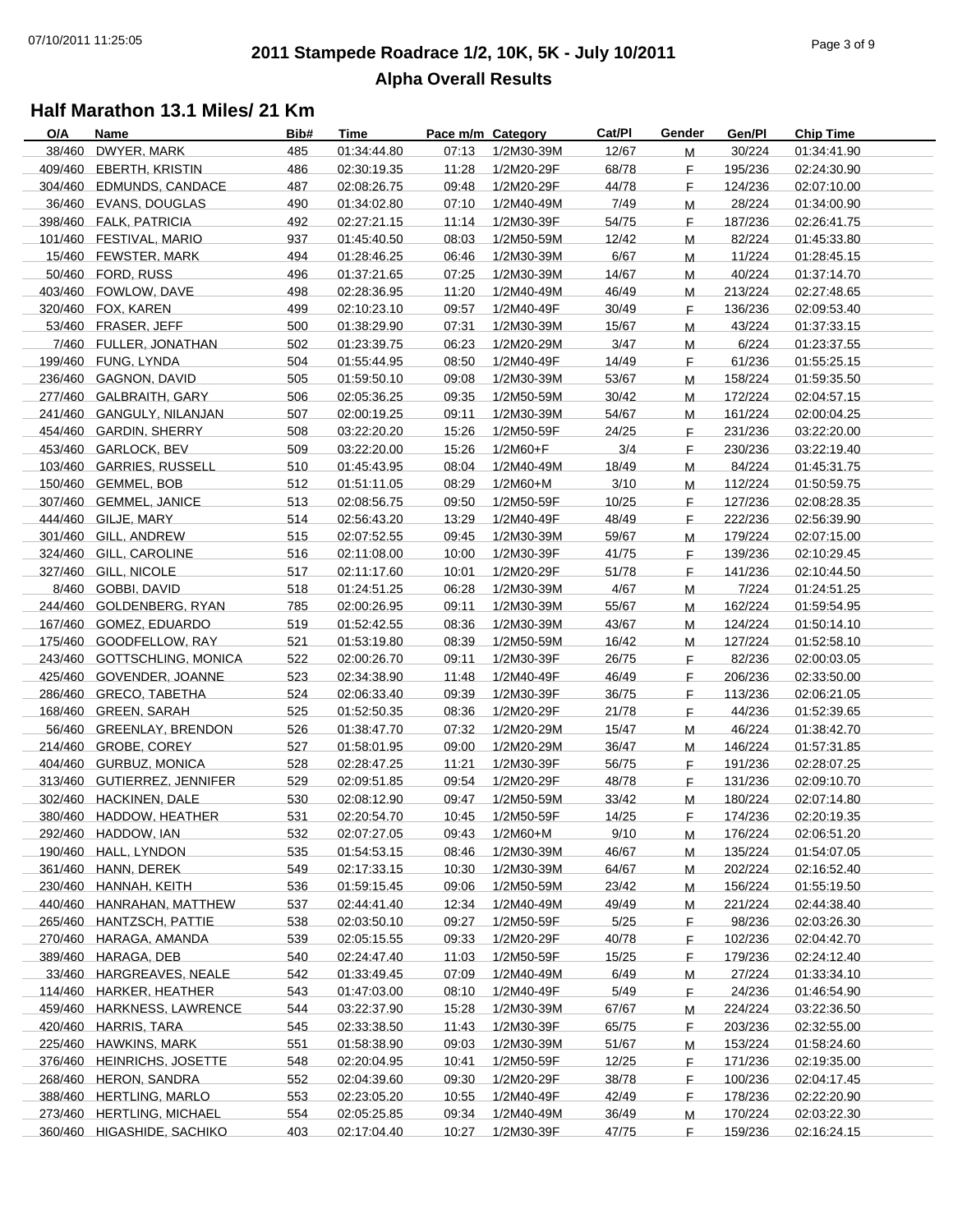# **2011 Stampede Roadrace 1/2, 10K, 5K - July 10/2011** 07/10/2011 11:25:05 Page 4 of 9 **Alpha Overall Results**

| O/A     | Name                       | Bib# | <b>Time</b> | Pace m/m Category |            | Cat/Pl | Gender | Gen/Pl  | <b>Chip Time</b> |
|---------|----------------------------|------|-------------|-------------------|------------|--------|--------|---------|------------------|
| 256/460 | HILL, JESSICA              | 557  | 02:02:32.25 | 09:21             | 1/2M30-39F | 30/75  | F.     | 90/236  | 02:01:59.00      |
|         | 223/460 HNATYSHYN, MELANIE | 559  | 01:58:25.00 | 09:02             | 1/2M20-29F | 28/78  | F.     | 71/236  | 01:57:50.70      |
|         | 64/460 HODGSON, SCOTT      | 560  | 01:39:48.10 | 07:37             | 1/2M50-59M | 3/42   | M      | 54/224  | 01:39:41.80      |
|         | 1/460 HOPFNER, GEOFF       | 562  | 01:16:45.25 | 05:51             | 1/2M20-29M | 1/47   | М      | 1/224   | 01:16:44.45      |
|         | 80/460 HOTCHKISS, JEFFREY  | 563  | 01:42:47.65 | 07:50             | 1/2M40-49M | 16/49  | M      | 66/224  | 01:42:46.55      |
|         | 69/460 HRYNUIK, DALE       | 564  | 01:40:37.45 | 07:40             | 1/2M50-59M | 5/42   | M      | 57/224  | 01:40:31.95      |
|         | 154/460 HUANG, KATIE       | 565  | 01:51:25.35 | 08:30             | 1/2M19&UF  | 2/5    | F.     | 40/236  | 01:51:14.85      |
|         | 157/460 HUANG, PETER       | 566  | 01:51:26.05 | 08:30             | 1/2M50-59M | 15/42  |        | 116/224 |                  |
|         |                            |      |             |                   |            |        | M      |         | 01:51:15.45      |
|         | 89/460 HUNT, CHRIS         | 567  | 01:44:30.85 | 07:58             | 1/2M20-29M | 21/47  | M      | 72/224  | 01:44:18.25      |
|         | 411/460 HUNT, NICOLE       | 568  | 02:30:41.55 | 11:30             | 1/2M30-39F | 60/75  | F.     | 196/236 | 02:29:54.75      |
|         | 51/460 HUNT, PETER         | 569  | 01:37:26.25 | 07:26             | $1/2M60+M$ | 2/10   | M      | 41/224  | 01:37:23.95      |
|         | 368/460 HUSTON, JENNA      | 570  | 02:18:29.40 | 10:34             | 1/2M20-29F | 60/78  | F.     | 165/236 | 02:17:44.20      |
|         | 74/460 HUTTON, TIM         | 572  | 01:41:28.10 | 07:44             | 1/2M30-39M | 19/67  | M      | 61/224  | 01:41:20.40      |
|         | 351/460 HYSTAD, PERRY      | 573  | 02:15:22.65 | 10:20             | 1/2M20-29M | 38/47  | M      | 196/224 | 02:14:50.85      |
|         | 266/460 INFUSINO, SANTO    | 574  | 02:04:07.00 | 09:28             | 1/2M40-49M | 35/49  | M      | 168/224 | 02:03:39.35      |
|         | 84/460 IVANICS, DAMON      | 723  | 01:43:30.55 | 07:54             | 1/2M30-39M | 23/67  | M      | 69/224  | 01:43:23.30      |
|         | 179/460 JAKOVAC, NANCY     | 576  | 01:53:47.50 | 08:41             | 1/2M40-49F | 9/49   | F.     | 50/236  | 01:53:31.25      |
|         | 76/460 JANZEN, JENN        | 578  | 01:41:48.15 | 07:46             | 1/2M20-29F | 9/78   | F.     | 14/236  | 01:41:33.05      |
|         | 356/460 JOHNSTON, ADAM     | 584  | 02:16:01.90 | 10:23             | 1/2M20-29M | 39/47  | M      | 201/224 | 02:15:43.40      |
| 31/460  | JONES, HEIDI               | 585  | 01:33:44.45 | 07:09             | 1/2M20-29F | 6/78   | F.     | 6/236   | 01:33:40.55      |
|         | 61/460 JONES, TED          | 586  | 01:39:06.40 | 07:33             | 1/2M50-59M | 2/42   | M      | 51/224  | 01:38:57.25      |
|         | 131/460 JUSKA, TRAVIS      | 927  | 01:49:08.90 | 08:19             | 1/2M20-29M | 26/47  | M      | 101/224 | 01:48:42.90      |
|         | 400/460 KARP, HEATHER      |      |             |                   |            |        |        |         |                  |
|         |                            | 588  | 02:28:04.40 | 11:18             | 1/2M30-39F | 55/75  | F.     | 189/236 | 02:27:15.00      |
|         | 456/460 KATONA, JODI       | 590  | 03:22:20.50 | 15:26             | 1/2M30-39F | 73/75  | F.     | 233/236 | 03:22:19.65      |
|         | 102/460 KENDAL, IAN        | 593  | 01:45:43.85 | 08:04             | 1/2M50-59M | 13/42  | M      | 83/224  | 01:45:35.50      |
|         | 91/460 KENDAL, JEFF        | 594  | 01:45:01.15 | 08:00             | 1/2M20-29M | 22/47  | м      | 74/224  | 01:44:53.10      |
|         | 5/460 KENDRICK, MELISSA    | 938  | 01:20:26.00 | 06:08             | 1/2M20-29F | 1/78   | F.     | 1/236   | 01:20:25.45      |
| 60/460  | KINASCHUK, KENT            | 597  | 01:39:04.95 | 07:33             | 1/2M30-39M | 17/67  | M      | 50/224  | 01:38:58.90      |
|         | 254/460 KINGSEP, PATRICIA  | 598  | 02:01:45.00 | 09:17             | 1/2M60+F   | 1/4    | F.     | 88/236  | 02:01:11.60      |
|         | 269/460 KITCHEN, JOANNA    | 600  | 02:04:39.90 | 09:30             | 1/2M20-29F | 39/78  | F.     | 101/236 | 02:04:18.40      |
|         | 148/460 KOLBER, RACHEL     | 602  | 01:50:46.50 | 08:27             | 1/2M30-39F | 11/75  | F.     | 38/236  | 01:50:40.20      |
|         | 379/460 KRAUSS, CATHY      | 604  | 02:20:54.65 | 10:45             | 1/2M50-59F | 13/25  | F.     | 173/236 | 02:20:18.45      |
|         | 391/460 KREBS, BARB        | 605  | 02:25:37.10 | 11:06             | 1/2M40-49F | 43/49  | F.     | 181/236 | 02:24:49.20      |
|         | 257/460 KREMER, LISA       | 606  | 02:02:44.45 | 09:22             | 1/2M30-39F | 31/75  | F.     | 91/236  | 02:02:32.15      |
|         | 11/460 KROSHUS, EMILY      | 607  | 01:27:02.50 | 06:38             | 1/2M20-29F | 3/78   | F.     | 3/236   | 01:27:02.40      |
|         | 252/460 KRYSKI, JESSICA    | 608  | 02:01:27.35 | 09:16             | 1/2M20-29F | 32/78  | F.     | 86/236  | 02:01:00.00      |
|         | 371/460 KUNG, ANITA        | 609  | 02:19:00.35 | 10:36             | 1/2M20-29F | 61/78  | F.     | 167/236 | 02:18:32.95      |
|         | 249/460 KUZEL, KRISTIN     | 611  | 02:01:01.20 | 09:14             | 1/2M30-39F | 28/75  | F.     | 85/236  | 02:00:34.30      |
|         | 151/460 KWAN, DIANA        | 612  | 01:51:14.25 | 08:29             | 1/2M40-49F | 7/49   | F.     | 39/236  | 01:51:04.95      |
|         |                            |      |             |                   |            |        |        |         |                  |
|         | 321/460 LACEY, BIRGIT      | 387  | 02:10:23.40 | 09:57             | 1/2M40-49F | 31/49  | F      | 137/236 | 02:09:53.05      |
|         | 87/460 LACEY, STEPHAN      | 614  | 01:44:12.75 | 07:57             | 1/2M19&UM  | 2/9    | M      | 71/224  | 01:43:44.80      |
|         | 40/460 LANDRY, ANNE MARIE  | 616  | 01:34:57.85 | 07:14             | 1/2M30-39F | 3/75   | F.     | 9/236   | 01:34:52.10      |
|         | 147/460 LANDRY, JAY MASON  | 617  | 01:50:44.85 | 08:27             | 1/2M30-39M | 41/67  | M      | 110/224 | 01:50:26.00      |
| 111/460 | LANGEMAN, PETER            | 618  | 01:46:41.70 | 08:08             | 1/2M40-49M | 20/49  | M      | 89/224  | 01:46:33.75      |
|         | 329/460 LARTER, JESSIE     | 619  | 02:11:43.20 | 10:03             | 1/2M20-29F | 52/78  | F.     | 143/236 | 02:11:20.40      |
|         | 226/460 LAUSCHER, LEAH     | 620  | 01:58:57.00 | 09:04             | 1/2M30-39F | 24/75  | F.     | 73/236  | 01:58:50.40      |
|         | 58/460 LAUTSCH, MARTIN     | 621  | 01:38:53.25 | 07:32             | 1/2M40-49M | 13/49  | M      | 48/224  | 01:38:41.55      |
| 215/460 | LAZORKO, ROBERT            | 623  | 01:58:03.40 | 09:00             | 1/2M30-39M | 49/67  | М      | 147/224 | 01:57:25.80      |
|         | 397/460 LENNOX, BREDA      | 626  | 02:27:00.45 | 11:13             | 1/2M40-49F | 44/49  | F.     | 185/236 | 02:26:52.50      |
|         | 399/460 LEWIS, ALISON      | 627  | 02:27:21.70 | 11:14             | 1/2M40-49F | 45/49  | F.     | 188/236 | 02:26:30.45      |
|         | 229/460 LEWIS, JONATHAN    | 628  | 01:59:13.05 | 09:06             | 1/2M30-39M | 52/67  | M      | 155/224 | 01:58:17.05      |
| 54/460  | LIBIN, MICAH               | 629  | 01:38:33.75 | 07:31             | 1/2M30-39M | 16/67  | M      | 44/224  | 01:36:31.40      |
|         | 450/460 LIGUORI, ELLEN     | 631  | 03:09:53.75 | 14:29             | 1/2M50-59F | 22/25  | F.     | 227/236 | 03:09:53.75      |
|         | 39/460 LIM, SU-CHONG       | 632  | 01:34:57.35 | 07:14             | 1/2M60+M   | 1/10   | М      | 31/224  | 01:34:56.65      |
|         | 135/460 LINLEY, ERIN       | 633  | 01:49:16.40 | 08:20             | 1/2M20-29F | 20/78  | F.     | 33/236  | 01:48:56.00      |
|         | 436/460 LOE, MARY          | 634  | 02:39:29.95 | 12:10             | 1/2M30-39F | 71/75  | F.     | 216/236 | 02:38:50.45      |
|         | 333/460 LOKANC, SABINA     | 635  | 02:12:27.70 | 10:06             | 1/2M40-49F | 34/49  | F.     | 144/236 | 02:11:55.95      |
|         |                            |      |             |                   |            |        |        |         |                  |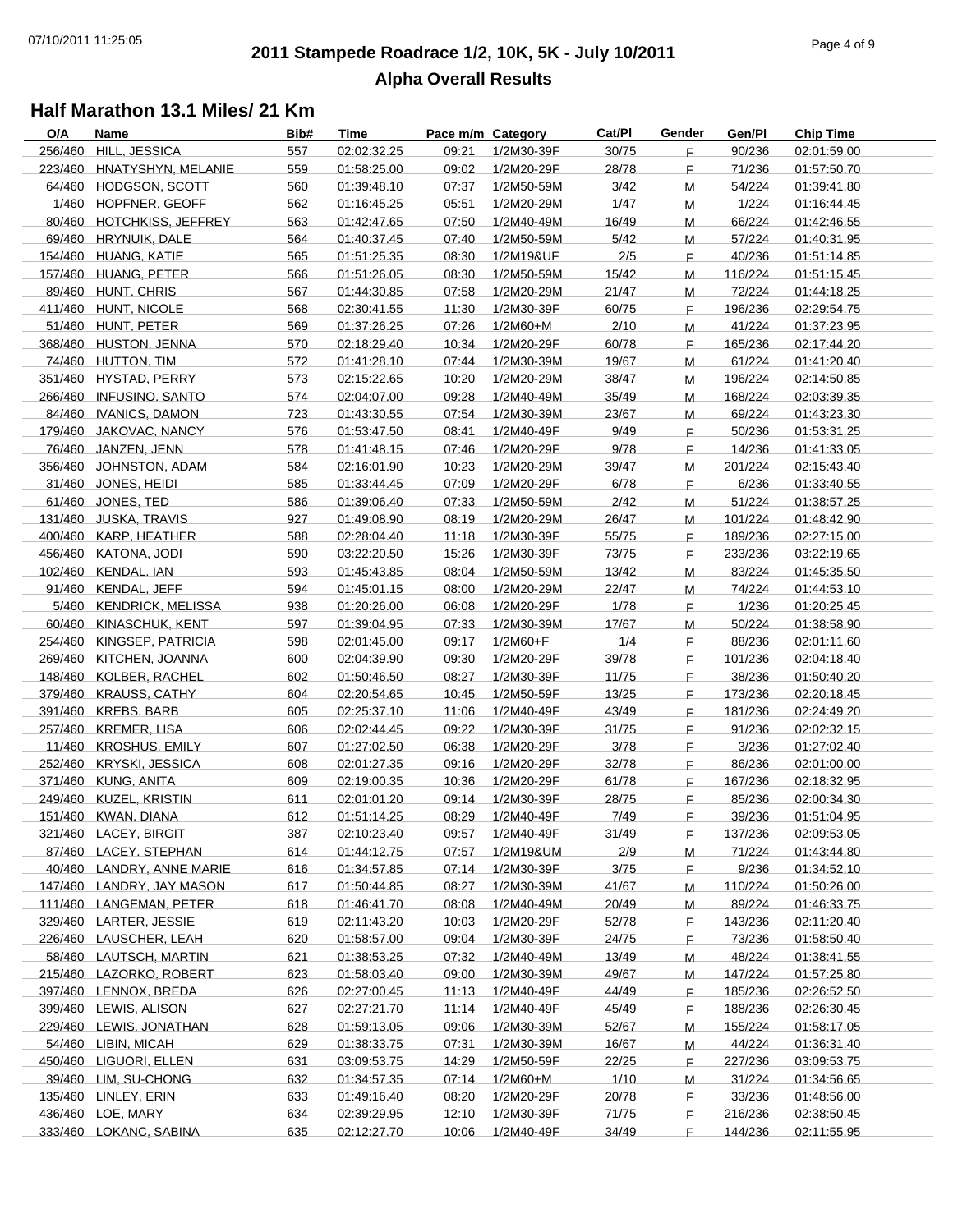# **2011 Stampede Roadrace 1/2, 10K, 5K - July 10/2011** 07/10/2011 11:25:06 Page 5 of 9 **Alpha Overall Results**

| O/A     | Name                                               | Bib# | Time        | Pace m/m Category |            | Cat/Pl | Gender | Gen/Pl           | <b>Chip Time</b> |
|---------|----------------------------------------------------|------|-------------|-------------------|------------|--------|--------|------------------|------------------|
| 417/460 | LONGTIN, KRISTIN                                   | 637  | 02:31:50.90 | 11:35             | 1/2M20-29F | 70/78  | F.     | 200/236          | 02:31:08.20      |
|         | 164/460 LONSDALE, IAN                              | 638  | 01:51:55.00 | 08:32             | 1/2M60+M   | 4/10   | M      | 122/224          | 01:51:43.40      |
|         | 364/460 LOVEGROVE, ANGIE                           | 639  | 02:18:05.95 | 10:32             | 1/2M40-49F | 39/49  | F.     | 161/236          | 02:17:20.25      |
|         | 275/460 LUHNING, RICHARD                           | 640  | 02:05:29.40 | 09:34             | 1/2M60+M   | 8/10   | M      | 171/224          | 02:04:54.40      |
|         | 95/460 LUI, JANICE                                 | 934  | 01:45:29.40 | 08:03             | 1/2M20-29F | 11/78  | F.     | 18/236           | 01:45:19.40      |
|         | 149/460 LUI, MATTHEW                               | 918  | 01:50:54.55 | 08:28             | 1/2M20-29M | 28/47  | M      | 111/224          | 01:50:45.25      |
|         | 16/460 LUINSTRA, DAVID                             | 641  | 01:29:10.10 | 06:48             | 1/2M30-39M | 7/67   | M      | 12/224           | 01:29:03.25      |
|         | 240/460 LUND, TERRY                                | 642  | 02:00:14.50 | 09:10             | 1/2M50-59M | 25/42  | м      | 160/224          | 01:59:52.35      |
|         | 194/460 MACDONALD, ALIX                            | 644  | 01:55:07.35 | 08:47             | 1/2M40-49F | 12/49  | F.     | 57/236           | 01:54:47.60      |
|         | 439/460 MACHACEK, ERIN                             | 647  | 02:41:17.65 | 12:18             | 1/2M20-29F | 76/78  | F.     | 219/236          | 02:40:35.20      |
|         | 310/460 MACINTYRE, ASHLEY                          | 648  | 02:09:10.30 | 09:51             | 1/2M20-29F | 46/78  | F.     | 129/236          | 02:08:41.60      |
|         | 63/460 MACLAINE, JAKE                              | 649  | 01:39:36.55 | 07:36             | 1/2M19&UM  | 1/9    | M      | 53/224           | 01:39:24.25      |
|         | 212/460 MACPHEE, DAN                               | 650  | 01:57:38.15 | 08:58             | 1/2M40-49M | 34/49  | M      | 144/224          | 01:57:10.05      |
|         | 62/460 MAIDMENT, MIKE                              | 651  | 01:39:16.55 | 07:34             | 1/2M40-49M | 14/49  |        | 52/224           | 01:39:12.20      |
|         |                                                    |      |             |                   |            |        | M      |                  |                  |
|         | 202/460 MALTSEV, MIKHAIL                           | 653  | 01:56:07.55 | 08:51             | 1/2M30-39M | 47/67  | M      | 140/224          | 01:55:41.65      |
|         | 189/460 MALVAR, GLADY                              | 654  | 01:54:49.30 | 08:45             | 1/2M30-39M | 45/67  | м      | 134/224          | 01:54:42.60      |
|         | 392/460 MALVAR, MICHELLE                           | 655  | 02:25:59.80 | 11:08             | 1/2M30-39F | 52/75  | F.     | 182/236          | 02:25:53.70      |
|         | 204/460 MANN, DON                                  | 656  | 01:56:28.90 | 08:53             | 1/2M50-59M | 17/42  | M      | 141/224          | 01:56:10.55      |
|         | 134/460 MANNAS, KAVANAGH                           | 591  | 01:49:15.30 | 08:20             | 1/2M20-29M | 27/47  | M      | 102/224          | 01:49:02.35      |
|         | 52/460 MANNAS, MILES                               | 684  | 01:37:47.35 | 07:27             | 1/2M20-29M | 14/47  | M      | 42/224           | 01:37:34.65      |
|         | 283/460 MARR, TIFFANY                              | 658  | 02:06:27.40 | 09:39             | 1/2M30-39F | 35/75  | F.     | 110/236          | 02:05:56.95      |
|         | 452/460 MARTIN, JANICE                             | 659  | 03:16:55.55 | 15:01             | 1/2M50-59F | 23/25  | F.     | 229/236          | 03:16:54.55      |
|         | 200/460 MARTIN DUNN, LETICIA                       | 660  | 01:55:51.55 | 08:50             | 1/2M30-39F | 17/75  | F.     | 62/236           | 01:55:30.75      |
|         | 201/460 MASSA, THIERRY                             | 661  | 01:55:58.80 | 08:51             | 1/2M40-49M | 33/49  | M      | 139/224          | 01:55:38.60      |
|         | 447/460 MATTHEWS, JENNIFER                         | 662  | 03:06:28.90 | 14:14             | 1/2M40-49F | 49/49  | F.     | 225/236          | 03:06:26.35      |
|         | 79/460 MATTHEWS, JONATHAN                          | 663  | 01:42:46.15 | 07:50             | 1/2M40-49M | 15/49  | M      | 65/224           | 01:42:43.45      |
|         | 308/460 MAURICE, KATELYNN                          | 664  | 02:08:57.25 | 09:50             | 1/2M20-29F | 45/78  | F.     | 128/236          | 02:08:06.15      |
|         | 258/460 MCAVOY, DANA                               | 665  | 02:03:08.65 | 09:24             | 1/2M20-29F | 33/78  | F.     | 92/236           | 02:02:54.10      |
|         | 372/460 MCCARNEY, TARA                             | 666  | 02:19:17.60 | 10:38             | 1/2M20-29F | 62/78  | F.     | 168/236          | 02:18:32.15      |
|         | 255/460 MCCONNELL, ERIN                            | 667  | 02:02:10.05 | 09:19             | 1/2M30-39F | 29/75  | F.     | 89/236           | 02:02:01.60      |
|         | 118/460 MCCUTCHAN, WILSON                          | 668  | 01:47:37.65 | 08:12             | 1/2M20-29M | 25/47  | M      | 93/224           | 01:47:26.05      |
|         | 35/460 MCEVOY, CHRISTINE                           | 936  | 01:33:54.45 | 07:10             | 1/2M30-39F | 2/75   | F.     | 8/236            | 01:33:47.35      |
|         | 394/460 MCGEACHIE, PAM                             | 669  | 02:26:22.65 | 11:10             | 1/2M50-59F | 17/25  | F.     | 184/236          | 02:25:48.40      |
|         | 238/460 MCGIVERN, LEN                              | 670  | 02:00:02.45 | 09:09             | 1/2M50-59M | 24/42  | M      | 159/224          | 01:59:26.15      |
|         | 107/460 MCGREGOR, HOLLY                            | 671  | 01:46:27.95 | 08:07             | 1/2M20-29F | 13/78  | F.     | 21/236           | 01:46:24.95      |
|         | 121/460 MCINNIS, GERARD                            | 672  | 01:47:43.35 | 08:13             | 1/2M40-49M | 21/49  | M      | 95/224           | 01:47:36.75      |
|         | 193/460 MCKERNON, LESLIE                           | 674  | 01:55:07.35 | 08:47             | 1/2M40-49F | 13/49  | F.     | 58/236           | 01:54:47.40      |
|         | 288/460 MCLEAN, ROB                                | 676  | 02:07:01.35 | 09:41             | 1/2M40-49M | 37/49  | M      | 174/224          | 02:06:40.15      |
|         |                                                    | 677  | 01:33:53.00 |                   | 1/2M30-39F | 1/75   |        |                  | 01:33:50.60      |
|         | 34/460 MCLEOD, CANDICE<br>363/460 MCREYNOLDS, BETH |      | 02:17:55.30 | 07:10<br>10:31    | 1/2M20-29F |        | F.     | 7/236<br>160/236 |                  |
|         | 206/460 MENARD, MARIE-ANDREE                       | 679  |             |                   |            | 58/78  | F.     |                  | 02:17:11.45      |
|         |                                                    | 680  | 01:56:29.75 | 08:53             | 1/2M20-29F | 27/78  | F.     | 65/236           | 01:56:06.35      |
|         | 126/460 MERKOWSKY, MARK                            | 681  | 01:48:40.65 | 08:17             | 1/2M50-59M | 14/42  | M      | 98/224           | 01:48:30.75      |
|         | 385/460 MIFFLIN, KAREN                             | 682  | 02:22:23.55 | 10:52             | 1/2M40-49F | 41/49  | E.     | 176/236          | 02:21:58.65      |
|         | 155/460 MILLS, MARK                                | 685  | 01:51:25.80 | 08:30             | 1/2M40-49M | 25/49  | M      | 115/224          | 01:51:16.25      |
|         | 67/460 MISFELDT, DAVID                             | 686  | 01:40:22.00 | 07:39             | 1/2M50-59M | 4/42   | M      | 55/224           | 01:40:18.10      |
|         | 334/460 MITTON, HENRY                              | 688  | 02:12:52.80 | 10:08             | 1/2M20-29M | 37/47  | M      | 190/224          | 02:12:50.65      |
|         | 424/460 MOHR, LORRAINE                             | 689  | 02:34:04.75 | 11:45             | 1/2M50-59F | 18/25  | F.     | 205/236          | 02:33:16.80      |
|         | 311/460 MOK, JANICE                                | 690  | 02:09:23.05 | 09:52             | 1/2M20-29F | 47/78  | F.     | 130/236          | 02:08:40.10      |
|         | 362/460 MOORE, DARYLL                              | 943  | 02:17:45.80 | 10:30             | 1/2M50-59M | 37/42  | M      | 203/224          | 02:16:59.45      |
|         | 415/460 MOORE, GARY                                | 787  | 02:31:06.00 | 11:32             | 1/2M40-49M | 48/49  | M      | 217/224          | 02:30:24.70      |
|         | 213/460 MOORE, KALEB                               | 693  | 01:57:58.50 | 09:00             | 1/2M20-29M | 35/47  | M      | 145/224          | 01:57:40.75      |
|         | 336/460 MOORE, TOM                                 | 694  | 02:12:59.75 | 10:09             | 1/2M19&UM  | 9/9    | M      | 191/224          | 02:12:14.05      |
|         | 421/460 MORENCY, GUILLAUME                         | 695  | 02:33:53.60 | 11:44             | 1/2M20-29F | 71/78  | F.     | 204/236          | 02:32:35.85      |
|         | 81/460 MORRISON, MICHAEL                           | 696  | 01:42:52.05 | 07:51             | 1/2M30-39M | 22/67  | M      | 67/224           | 01:42:43.30      |
|         | 393/460 MORRISON, YVONNE                           | 697  | 02:26:18.45 | 11:10             | 1/2M50-59F | 16/25  | F.     | 183/236          | 02:25:31.35      |
|         | 153/460 MORTIMER, JASON                            | 941  | 01:51:22.55 | 08:30             | 1/2M30-39M | 42/67  | M      | 114/224          | 01:50:57.10      |
|         | 245/460 MULVIHILL, TERRY                           | 698  | 02:00:33.10 | 09:12             | 1/2M50-59M | 26/42  | M      | 163/224          | 01:59:50.95      |
|         |                                                    |      |             |                   |            |        |        |                  |                  |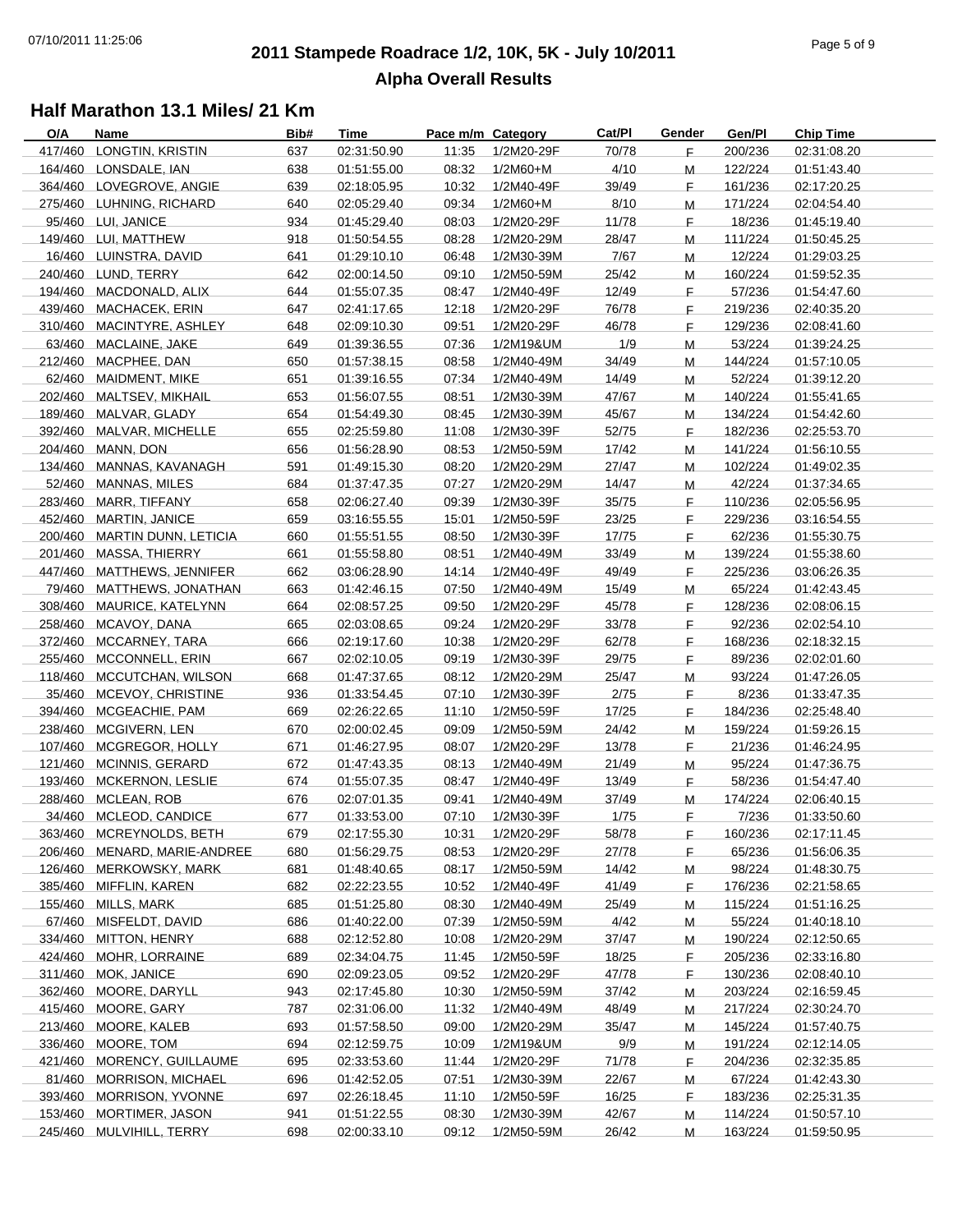# **2011 Stampede Roadrace 1/2, 10K, 5K - July 10/2011** 07/10/2011 11:25:06 Page 6 of 9 **Alpha Overall Results**

| O/A     | Name                          | Bib# | Time        | Pace m/m Category |            | Cat/Pl | Gender | Gen/Pl  | <b>Chip Time</b> |
|---------|-------------------------------|------|-------------|-------------------|------------|--------|--------|---------|------------------|
| 457/460 | MUNSIE, KRISTA                | 699  | 03:22:37.55 | 15:28             | 1/2M30-39F | 74/75  | F.     | 234/236 | 03:22:35.30      |
|         | 169/460 MURPHY, AMANDA        | 700  | 01:52:54.75 | 08:37             | 1/2M30-39F | 12/75  | F.     | 45/236  | 01:52:36.85      |
|         | 220/460 MURPHY, DON           | 701  | 01:58:12.95 | 09:01             | 1/2M50-59M | 19/42  | M      | 150/224 | 01:57:57.10      |
|         | 219/460 MURRAY, LOUISE        | 704  | 01:58:11.95 | 09:01             | 1/2M30-39F | 22/75  | F.     | 70/236  | 01:57:47.95      |
|         | 350/460 MYRON, ROB            | 705  | 02:15:02.05 | 10:18             | 1/2M40-49M | 43/49  | M      | 195/224 | 02:14:25.15      |
|         | 407/460 NABOKA, VALENTYNA     | 706  | 02:29:45.30 | 11:25             | 1/2M30-39F | 59/75  | F.     | 194/236 | 02:29:45.30      |
|         | 37/460 NELSON, ERIK           | 702  | 01:34:24.55 | 07:12             | 1/2M20-29M | 10/47  | M      | 29/224  | 01:34:06.90      |
|         | 10/460 NESBITT, PATRICK       | 708  | 01:25:37.80 | 06:32             | 1/2M20-29M | 4/47   | M      | 8/224   | 01:25:35.80      |
|         | 133/460 NESS, CARLEE          | 709  | 01:49:14.40 | 08:20             | 1/2M20-29F | 19/78  | F.     | 32/236  |                  |
|         |                               |      |             |                   |            |        |        |         | 01:48:59.60      |
|         | 48/460 NEUFELD, JILL          | 920  | 01:37:05.95 | 07:24             | 1/2M40-49F | 1/49   | F.     | 10/236  | 01:37:02.40      |
|         | 429/460 NICHOLLS, CORI        | 710  | 02:37:22.15 | 12:00             | 1/2M30-39F | 67/75  | F.     | 209/236 | 02:36:35.90      |
|         | 401/460 NIEDLING, ALISON      | 711  | 02:28:10.35 | 11:18             | 1/2M20-29F | 67/78  | F.     | 190/236 | 02:27:43.50      |
|         | 315/460 NIEDLING, KURTIS      | 712  | 02:09:57.95 | 09:55             | 1/2M19&UM  | 6/9    | M      | 183/224 | 02:09:33.95      |
|         | 228/460 NIEMAN, PETER         | 713  | 01:59:00.60 | 09:05             | 1/2M50-59M | 22/42  | M      | 154/224 | 01:58:34.20      |
|         | 140/460 NOLIN, GRANT          | 714  | 01:49:45.05 | 08:22             | 1/2M40-49M | 22/49  | M      | 105/224 | 01:49:30.35      |
|         | 382/460 NORBERG, NICOLE       | 715  | 02:21:45.65 | 10:49             | 1/2M30-39F | 51/75  | F.     | 175/236 | 02:20:54.20      |
|         | 83/460 NYE, LINDSAY           | 716  | 01:43:16.40 | 07:52             | 1/2M30-39F | 4/75   | F      | 15/236  | 01:43:12.80      |
|         | 344/460 O'SHEA, BONNIE        | 717  | 02:14:00.75 | 10:13             | 1/2M40-49F | 36/49  | F.     | 150/236 | 02:13:15.15      |
|         | 237/460 OLAR, JENIFER         | 718  | 01:59:51.65 | 09:09             | 1/2M40-49F | 18/49  | F.     | 79/236  | 01:59:31.40      |
|         | 209/460 OLSON, JODI           | 719  | 01:57:01.25 | 08:55             | 1/2M30-39F | 20/75  | F.     | 67/236  | 01:56:56.35      |
|         | 165/460 ORR, IAN              | 720  | 01:52:24.05 | 08:34             | 1/2M60+M   | 5/10   | M      | 123/224 | 01:52:07.55      |
|         | 381/460 ORR, ROB              | 721  | 02:20:55.65 | 10:45             | 1/2M40-49M | 45/49  | M      | 207/224 | 02:20:11.90      |
|         | 271/460 OVEISI, NAOMI         | 722  | 02:05:17.50 | 09:33             | 1/2M19&UF  | 4/5    | F.     | 103/236 | 02:04:48.60      |
|         | 296/460 PARISH, KRISTILEE     | 726  | 02:07:33.00 | 09:44             | 1/2M20-29F | 42/78  | F.     | 120/236 | 02:07:16.40      |
|         | 295/460 PARISH, MACKENZIE     | 727  | 02:07:32.80 | 09:44             | 1/2M19&UF  | $5/5$  | F.     | 119/236 | 02:07:15.50      |
|         |                               |      |             |                   |            |        |        |         |                  |
|         | 106/460 PENMAN, BRAD          | 733  | 01:46:00.15 | 08:05             | 1/2M30-39M | 28/67  | М      | 86/224  | 01:45:28.85      |
|         | 3/460 PENNY, BLAINE           | 734  | 01:19:18.45 | 06:03             | 1/2M30-39M | 1/67   | М      | 3/224   | 01:19:18.20      |
|         | 217/460 PENNY, SARAH          | 735  | 01:58:04.95 | 09:00             | 1/2M30-39F | 21/75  | F.     | 69/236  | 01:57:37.50      |
|         | 260/460 PERRY, AUDREY         | 736  | 02:03:18.75 | 09:24             | 1/2M20-29F | 35/78  | F.     | 94/236  | 02:02:51.75      |
|         | 317/460 PERRY, HILARY         | 737  | 02:10:03.05 | 09:55             | 1/2M20-29F | 50/78  | F.     | 134/236 | 02:09:35.45      |
|         | 386/460 PETERS, MORGAN        | 738  | 02:22:23.75 | 10:52             | 1/2M50-59M | 39/42  | M      | 210/224 | 02:21:58.05      |
|         | 178/460 PHILLIPO, MEG         | 739  | 01:53:40.45 | 08:40             | 1/2M20-29F | 23/78  | F      | 49/236  | 01:52:23.05      |
|         | 211/460 PHILLIPS, SHAUN       | 740  | 01:57:27.50 | 08:57             | 1/2M20-29M | 34/47  | M      | 143/224 | 01:57:11.70      |
|         | 70/460 PINEDA, CHARLENE       | 742  | 01:40:51.60 | 07:41             | 1/2M20-29F | 8/78   | F.     | 13/236  | 01:40:49.45      |
|         | 93/460 PLAMONDON, DOMINIC     | 479  | 01:45:15.80 | 08:02             | 1/2M30-39M | 24/67  | M      | 76/224  | 01:45:10.50      |
|         | 309/460 POOK, SCOTT           | 744  | 02:09:07.10 | 09:51             | 1/2M40-49M | 39/49  | Μ      | 181/224 | 02:08:14.00      |
|         | 267/460 PORTER, KUNIKO        | 610  | 02:04:19.00 | 09:29             | 1/2M40-49F | 21/49  | F.     | 99/236  | 02:04:00.05      |
|         | 177/460 POTTINGER, DUNCAN     | 746  | 01:53:31.00 | 08:39             | 1/2M40-49M | 29/49  | M      | 129/224 | 01:53:17.05      |
|         | 235/460 POWIS-CAMPBELL, SALLY | 747  | 01:59:44.90 | 09:08             | 1/2M20-29F | 31/78  | F.     | 78/236  | 01:59:14.40      |
|         | 250/460 PRATT, DOUG           | 748  | 02:01:09.60 | 09:14             | 1/2M30-39M | 56/67  | M      | 165/224 | 02:00:39.90      |
|         | 192/460 PRINGLE, TODD         | 807  | 01:55:03.30 | 08:46             | 1/2M40-49M | 32/49  | м      | 136/224 | 01:54:40.30      |
|         | 331/460 QUAN, PAUL            | 751  | 02:11:49.55 | 10:03             | 1/2M40-49M | 40/49  | М      | 188/224 | 02:10:56.85      |
|         | 330/460 QUAN, WILLLIAM        | 752  | 02:11:49.25 | 10:03             | 1/2M30-39M | 61/67  | Μ      | 187/224 | 02:10:56.25      |
|         | 88/460 QUON, CINDY            | 753  | 01:44:22.75 | 07:58             | 1/2M40-49F | 3/49   | F.     | 17/236  | 01:44:09.45      |
| 448/460 | RACZ, PAMELA                  | 755  |             |                   |            | 21/25  |        |         |                  |
|         |                               |      | 03:09:03.80 | 14:25             | 1/2M50-59F |        | F.     | 226/236 | 03:09:02.40      |
|         | 396/460 RADFORD, JENNIFER     | 756  | 02:27:00.45 | 11:13             | 1/2M30-39F | 53/75  | F.     | 186/236 | 02:26:53.30      |
| 23/460  | RADOMSKY, DAVID               | 758  | 01:32:38.05 | 07:04             | 1/2M30-39M | 10/67  | M      | 19/224  | 01:31:09.25      |
| 442/460 | RAMLER, ANDREW                | 759  | 02:47:57.45 | 12:49             | 1/2M20-29M | 47/47  | M      | 222/224 | 02:47:21.85      |
| 29/460  | RASMUSSEN, CORY               | 760  | 01:33:39.00 | 07:08             | 1/2M20-29M | 7/47   | M      | 24/224  | 01:33:27.80      |
|         | 413/460 RATTI, PAUL           | 761  | 02:30:48.50 | 11:30             | 1/2M20-29M | 43/47  | М      | 216/224 | 02:30:08.85      |
|         | 242/460 RAWSON, KRISTA        | 762  | 02:00:21.55 | 09:11             | 1/2M40-49F | 19/49  | F.     | 81/236  | 01:59:43.95      |
|         | 198/460 RAWSON, TOM           | 763  | 01:55:42.10 | 08:49             | 1/2M20-29M | 33/47  | M      | 138/224 | 01:55:25.05      |
|         | 446/460 REBHOLZ, DIANA        | 921  | 03:03:04.05 | 13:58             | 1/2M30-39F | 72/75  | F.     | 224/236 | 03:02:36.70      |
|         | 274/460 REES, MIMI            | 764  | 02:05:27.75 | 09:34             | 1/2M40-49F | 22/49  | F.     | 104/236 | 02:04:53.15      |
|         | 130/460 REID, JESSICA         | 765  | 01:48:49.70 | 08:18             | 1/2M20-29F | 18/78  | F.     | 30/236  | 01:48:36.20      |
| 187/460 | <b>REIMER, DORIS</b>          | 766  | 01:54:34.45 | 08:44             | 1/2M40-49F | 11/49  | F.     | 55/236  | 01:54:12.45      |
|         | 156/460 REIMER, SUSAN         | 767  | 01:51:25.95 | 08:30             | 1/2M40-49F | 8/49   | F      | 41/236  | 01:51:12.05      |
|         |                               |      |             |                   |            |        |        |         |                  |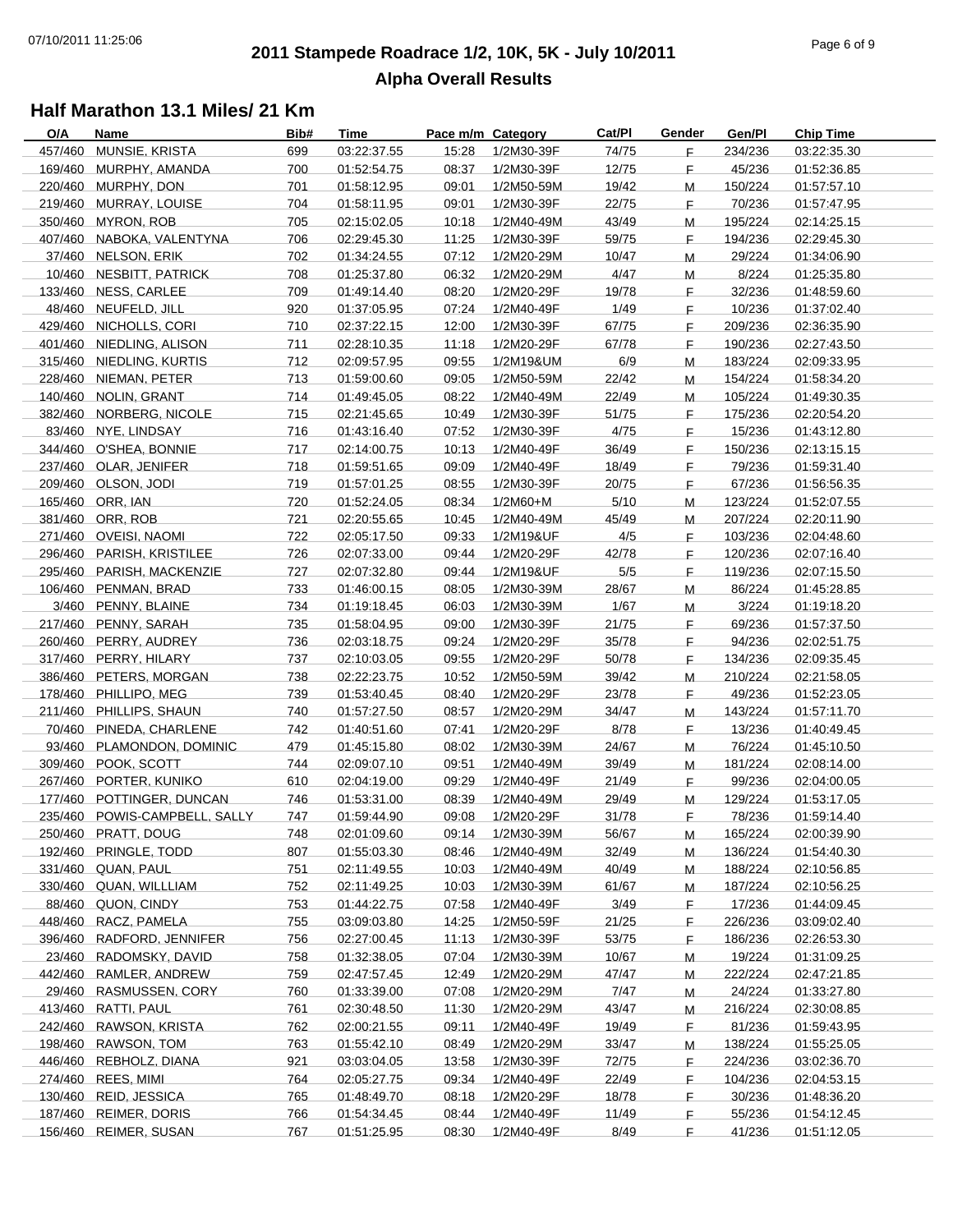# **2011 Stampede Roadrace 1/2, 10K, 5K - July 10/2011** 07/10/2011 11:25:06 Page 7 of 9 **Alpha Overall Results**

| O/A     | Name                          | Bib# | Time        | Pace m/m Category |            | Cat/Pl | Gender | Gen/Pl  | <b>Chip Time</b> |
|---------|-------------------------------|------|-------------|-------------------|------------|--------|--------|---------|------------------|
| 92/460  | <b>RENNER, KURT</b>           | 768  | 01:45:10.60 | 08:01             | 1/2M50-59M | 9/42   | M      | 75/224  | 01:44:47.85      |
|         | 6/460 RICHARDS, MICHAEL       | 769  | 01:21:11.55 | 06:11             | 1/2M30-39M | 3/67   | м      | 5/224   | 01:21:11.55      |
|         | 259/460 RINGDAHL, LAURA       | 770  | 02:03:17.10 | 09:24             | 1/2M20-29F | 34/78  | F.     | 93/236  | 02:02:59.90      |
| 171/460 | RINGDAHL, RITA                | 771  | 01:52:58.95 | 08:37             | 1/2M50-59F | 2/25   | F.     | 47/236  | 01:52:43.50      |
|         | 112/460 ROACH, JUSTIN         | 922  | 01:46:55.95 | 08:09             | 1/2M20-29M | 24/47  | M      | 90/224  | 01:46:31.25      |
|         | 416/460 ROBINSON, CANDICE     | 772  | 02:31:28.15 | 11:33             | 1/2M20-29F | 69/78  | F.     | 199/236 | 02:30:41.35      |
|         | 343/460 ROBINSON, HELEN       | 773  |             | 10:12             |            | 35/49  | F.     |         |                  |
|         |                               |      | 02:13:46.00 |                   | 1/2M40-49F |        |        | 149/236 | 02:12:55.65      |
| 375/460 | ROCHE, ASHLEY                 | 775  | 02:19:34.95 | 10:39             | 1/2M20-29F | 64/78  | F.     | 170/236 | 02:19:01.15      |
|         | 196/460 ROMO, JENNY           | 776  | 01:55:27.90 | 08:48             | 1/2M30-39F | 16/75  | F.     | 60/236  | 01:55:26.20      |
|         | 72/460 ROSS, KYLE             | 777  | 01:41:11.75 | 07:43             | 1/2M20-29M | 19/47  | М      | 59/224  | 01:41:06.95      |
|         | 132/460 ROWDEN, NATASHA       | 707  | 01:49:11.85 | 08:20             | 1/2M30-39F | 7/75   | F.     | 31/236  | 01:48:47.25      |
|         | 17/460 ROWE, PHILIP           | 778  | 01:29:12.75 | 06:48             | 1/2M50-59M | 1/42   | м      | 13/224  | 01:29:08.60      |
|         | 435/460 RUDY, CAROL           | 780  | 02:39:04.70 | 12:08             | 1/2M40-49F | 47/49  | F.     | 215/236 | 02:38:37.55      |
|         | 322/460 RUDY, MATTHEW         | 781  | 02:10:39.40 | 09:58             | 1/2M19&UM  | 7/9    | M      | 185/224 | 02:10:13.00      |
|         | 221/460 RULLER, KEN           | 782  | 01:58:13.15 | 09:01             | 1/2M50-59M | 20/42  | M      | 151/224 | 01:57:50.15      |
|         | 94/460 RUSTAD, AARON          | 783  | 01:45:17.10 | 08:02             | 1/2M30-39M | 25/67  | M      | 77/224  | 01:44:56.50      |
|         | 263/460 RUTTER, LOGAN         | 784  | 02:03:47.60 | 09:27             | 1/2M30-39M | 57/67  | M      | 167/224 | 02:03:08.00      |
|         | 145/460 SABOURIN, BENOIT      | 939  | 01:50:15.35 | 08:24             | 1/2M30-39M | 40/67  | м      | 109/224 | 01:49:40.20      |
|         | 9/460 SANGUIN, JODI           | 788  | 01:25:06.60 | 06:29             | 1/2M20-29F | 2/78   | F.     | 2/236   | 01:25:04.15      |
|         | 32/460 SASSO, JOHN            | 940  | 01:33:44.85 | 07:09             | 1/2M20-29M | 9/47   |        | 26/224  | 01:33:41.00      |
|         |                               |      |             |                   |            |        | M      |         |                  |
|         | 338/460 SCHEBESCH, SHAWNA     | 791  | 02:13:06.85 | 10:09             | 1/2M30-39F | 43/75  | F.     | 146/236 | 02:12:35.65      |
|         | 208/460 SCHINDEL, KEITH       | 793  | 01:56:57.50 | 08:55             | 1/2M30-39M | 48/67  | M      | 142/224 | 01:56:32.40      |
|         | 205/460 SCHMIDT, JOANNE       | 942  | 01:56:29.15 | 08:53             | 1/2M40-49F | 15/49  | F.     | 64/236  | 01:56:16.85      |
|         | 90/460 SCHOENTHALER, LORNE    | 794  | 01:44:48.55 | 08:00             | 1/2M50-59M | 8/42   | м      | 73/224  | 01:44:42.35      |
|         | 99/460 SCHULTZ, ADAM          | 797  | 01:45:39.65 | 08:03             | 1/2M20-29M | 23/47  | м      | 81/224  | 01:45:31.85      |
|         | 412/460 SCHWARTZ, JILLIAN     | 798  | 02:30:48.35 | 11:30             | 1/2M30-39F | 61/75  | F      | 197/236 | 02:30:08.95      |
|         | 124/460 SEITZ, DESIRAE        | 800  | 01:48:29.05 | 08:16             | 1/2M20-29F | 16/78  | F.     | 28/236  | 01:48:12.25      |
|         | 162/460 SEREBRYANSKY, STAN    | 924  | 01:51:47.05 | 08:31             | 1/2M20-29M | 31/47  | М      | 120/224 | 01:51:42.10      |
|         | 422/460 SHANNON, MICHAEL      | 802  | 02:34:01.65 | 11:45             | 1/2M20-29M | 44/47  | M      | 218/224 | 02:33:10.50      |
|         | 369/460 SHAW, JOE             | 803  | 02:18:39.85 | 10:35             | 1/2M20-29M | 40/47  | M      | 204/224 | 02:18:05.30      |
|         | 374/460 SHEEHAN, RYAN         | 804  | 02:19:32.85 | 10:39             | 1/2M30-39M | 65/67  | M      | 205/224 | 02:19:32.85      |
|         | 287/460 SHEPHERD, ALISON      | 805  | 02:06:41.55 | 09:40             | 1/2M40-49F | 26/49  | F.     | 114/236 | 02:06:11.65      |
|         | 186/460 SIDERITSCH, TERRY     | 806  | 01:54:30.25 | 08:44             | 1/2M40-49M | 31/49  | M      | 132/224 | 01:54:21.75      |
|         |                               |      |             |                   |            |        |        |         |                  |
|         | 66/460 SIMINGTON, JANE        | 808  | 01:40:08.70 | 07:38             | 1/2M20-29F | 7/78   | F.     | 12/236  | 01:39:57.80      |
|         | 59/460 SINCLAIR, ETHAN        | 809  | 01:39:01.40 | 07:33             | 1/2M20-29M | 17/47  | M      | 49/224  | 01:38:51.25      |
|         | 434/460 SKINNER, WHITNEY      | 810  | 02:38:38.55 | 12:06             | 1/2M20-29F | 74/78  | F      | 214/236 | 02:38:01.85      |
|         | 129/460 SKRYNYK, CRAIG        | 811  | 01:48:49.65 | 08:18             | 1/2M30-39M | 35/67  | M      | 100/224 | 01:48:44.45      |
|         | 455/460 SLATER, BRENDA        | 812  | 03:22:20.25 | 15:26             | $1/2M60+F$ | 4/4    | F.     | 232/236 | 03:22:18.95      |
|         | 279/460 SMITH, CHERYL         | 814  | 02:05:38.95 | 09:35             | 1/2M30-39F | 33/75  | F.     | 107/236 | 02:05:15.55      |
|         | 354/460 SMITH, KEN            | 815  | 02:15:45.90 | 10:21             | 1/2M50-59M | 36/42  | M      | 199/224 | 02:15:02.40      |
|         | 85/460 SMITH, STEVE           | 817  | 01:43:41.95 | 07:54             | 1/2M50-59M | 7/42   | м      | 70/224  | 01:43:17.55      |
|         | 141/460 SMOLINSKI, CAMERON    | 819  | 01:49:47.45 | 08:22             | 1/2M40-49M | 23/49  | M      | 106/224 | 01:49:22.65      |
|         | 182/460 SNOW, ALISON          | 820  | 01:54:03.65 | 08:42             | 1/2M30-39F | 14/75  | F      | 52/236  | 01:53:43.55      |
|         | 142/460 SOBEY, BRAD           | 821  | 01:49:53.55 | 08:23             | 1/2M30-39M | 38/67  | Μ      | 107/224 | 01:49:44.45      |
|         | 47/460 SOLVBJERG, GREG        | 822  | 01:36:54.15 | 07:23             | 1/2M40-49M | 11/49  | M      | 38/224  | 01:36:50.95      |
|         | 44/460 SPARKSMAN, STEVEN      | 823  | 01:35:31.10 | 07:17             | 1/2M40-49M | 10/49  | M      | 35/224  | 01:35:29.60      |
|         | 428/460 STADNYK, THERESA      | 826  | 02:36:18.80 | 11:55             | 1/2M30-39F | 66/75  | F      | 208/236 | 02:36:15.40      |
|         |                               |      |             |                   |            |        |        |         |                  |
|         | 373/460 STAN-HAROLD, VICTORIA | 827  | 02:19:19.80 | 10:38             | 1/2M20-29F | 63/78  | F.     | 169/236 | 02:17:53.70      |
|         | 318/460 STAPELTON, MELANIE    | 828  | 02:10:14.50 | 09:56             | 1/2M30-39F | 40/75  | F.     | 135/236 | 02:09:36.30      |
|         | 284/460 STARNINO, MARY        | 829  | 02:06:31.80 | 09:39             | 1/2M40-49F | 25/49  | F.     | 111/236 | 02:05:56.70      |
|         | 319/460 STECKLER, DON         | 830  | 02:10:22.00 | 09:57             | 1/2M50-59M | 34/42  | M      | 184/224 | 02:09:39.55      |
|         | 139/460 STEFAN, ARTHUR        | 832  | 01:49:44.50 | 08:22             | 1/2M30-39M | 37/67  | Μ      | 104/224 | 01:49:27.55      |
|         | 433/460 STEINHAUER, KATHY     | 833  | 02:38:36.65 | 12:06             | 1/2M30-39F | 70/75  | F.     | 213/236 | 02:38:32.95      |
|         | 123/460 STEWART, TARA         | 834  | 01:48:28.15 | 08:16             | 1/2M30-39F | 6/75   | F.     | 27/236  | 01:48:16.00      |
|         | 42/460 STRATMOEN, DARIN       | 836  | 01:35:21.65 | 07:16             | 1/2M40-49M | 9/49   | M      | 33/224  | 01:35:18.55      |
|         | 120/460 STRUEBY, JILL         | 837  | 01:47:43.35 | 08:13             | 1/2M20-29F | 15/78  | F.     | 26/236  | 01:47:37.45      |
|         | 152/460 STYCZEN, MIKE         | 839  | 01:51:16.70 | 08:29             | 1/2M40-49M | 24/49  | М      | 113/224 | 01:50:58.25      |
|         |                               |      |             |                   |            |        |        |         |                  |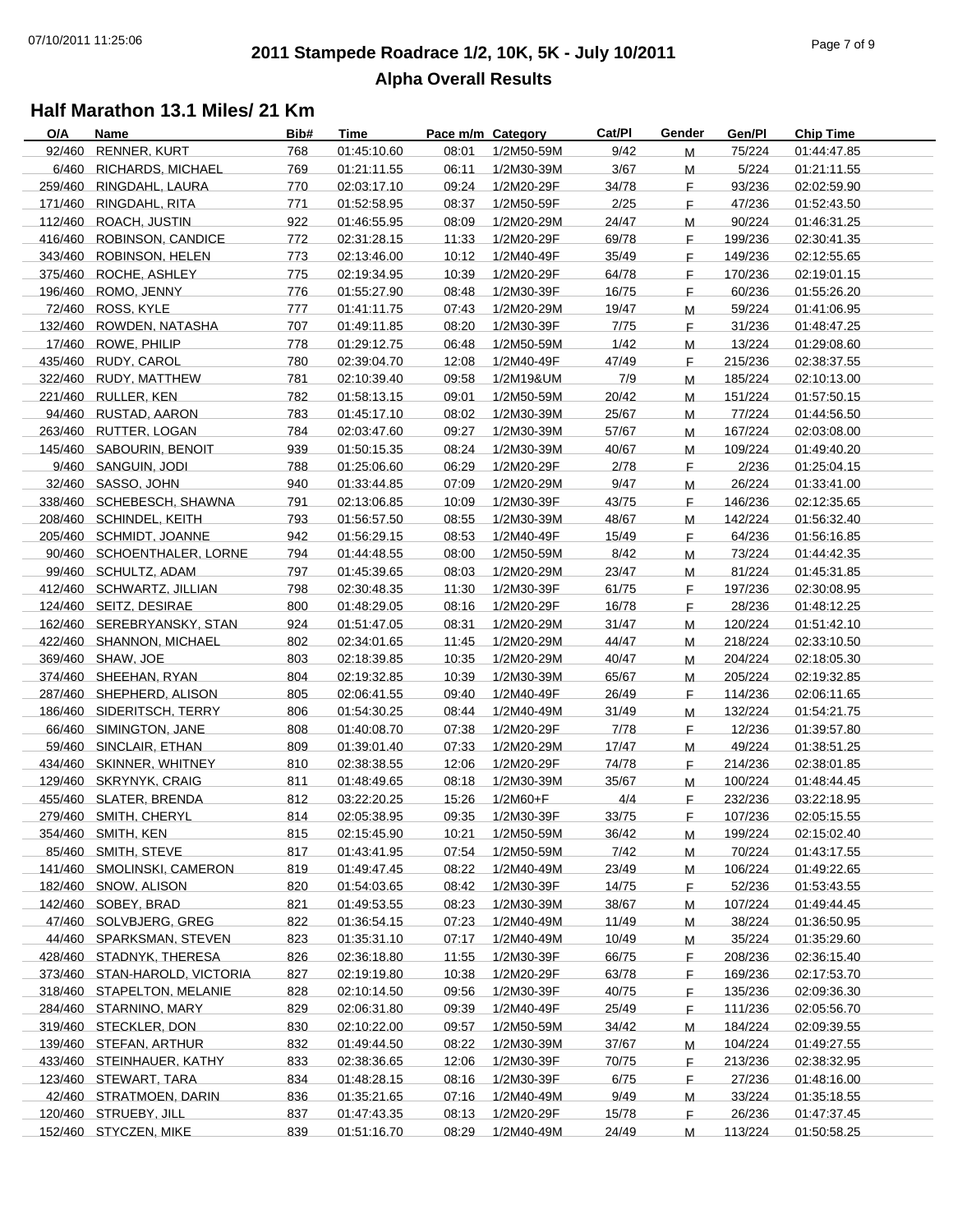# **2011 Stampede Roadrace 1/2, 10K, 5K - July 10/2011** 07/10/2011 11:25:06 Page 8 of 9 **Alpha Overall Results**

| O/A     | Name                       | Bib# | Time        | Pace m/m Category |            | Cat/Pl | Gender | Gen/Pl  | <b>Chip Time</b> |
|---------|----------------------------|------|-------------|-------------------|------------|--------|--------|---------|------------------|
|         | 290/460 SUBERLAK, ANTON    | 840  | 02:07:09.70 | 09:42             | 1/2M30-39M | 58/67  | M      | 175/224 | 02:06:40.85      |
|         | 432/460 SUGANO, CRISTALYN  | 842  | 02:37:46.20 | 12:02             | 1/2M20-29F | 73/78  | F.     | 212/236 | 02:33:52.50      |
|         | 293/460 SULEY, ANDREA      | 843  | 02:07:28.70 | 09:43             | 1/2M30-39F | 37/75  | F.     | 117/236 | 02:06:44.90      |
|         | 117/460 SURAWSKI, MATTHEW  | 845  | 01:47:36.65 | 08:12             | 1/2M30-39M | 30/67  | M      | 92/224  | 01:47:27.85      |
|         | 355/460 SUTHERLAND, NEIL   | 846  | 02:15:51.80 | 10:22             | 1/2M60+M   | 10/10  | M      | 200/224 | 02:15:03.70      |
|         | 406/460 TAMURA, MELANIE    | 847  | 02:29:01.55 | 11:22             | 1/2M30-39F | 58/75  | E      | 193/236 | 02:28:10.25      |
|         | 305/460 TANNER, PAM        | 848  | 02:08:39.45 | 09:49             | 1/2M30-39F | 38/75  | F.     | 125/236 | 02:07:43.60      |
|         | 303/460 TASHIMA, MIYUKI    | 849  | 02:08:20.50 | 09:47             | 1/2M50-59F | 9/25   |        | 123/236 | 02:08:00.90      |
|         |                            |      |             |                   |            |        | F.     |         |                  |
|         | 49/460 TENOVE, JEFF        | 850  | 01:37:13.60 | 07:25             | 1/2M20-29M | 13/47  | M      | 39/224  | 01:37:04.80      |
|         | 68/460 THIEDE, PETER       | 852  | 01:40:24.55 | 07:39             | 1/2M30-39M | 18/67  | м      | 56/224  | 01:40:17.35      |
|         | 30/460 THOMPSON, IAN       | 935  | 01:33:44.45 | 07:09             | 1/2M20-29M | 8/47   | м      | 25/224  | 01:33:32.15      |
|         | 113/460 THOMPSON, LAUREN   | 853  | 01:46:57.55 | 08:09             | 1/2M20-29F | 14/78  | F      | 23/236  | 01:46:41.90      |
|         | 173/460 THOMSEN, GORD      | 856  | 01:53:14.15 | 08:38             | 1/2M40-49M | 28/49  | M      | 125/224 | 01:53:00.75      |
|         | 144/460 THOMSEN, SHANNON   | 857  | 01:50:02.35 | 08:23             | 1/2M30-39F | 9/75   | E      | 36/236  | 01:49:49.25      |
|         | 280/460 THORNE, JIM        | 859  | 02:05:40.60 | 09:35             | 1/2M50-59M | 31/42  | M      | 173/224 | 02:05:17.05      |
|         | 227/460 TONKEN, MOLLY      | 861  | 01:58:57.35 | 09:04             | 1/2M20-29F | 29/78  | F.     | 74/236  | 01:58:34.60      |
|         | 438/460 TOREN, BELLANNE    | 862  | 02:41:16.55 | 12:18             | 1/2M50-59F | 19/25  | F      | 218/236 | 02:41:15.65      |
|         | 55/460 TOWNS, STEVE        | 863  | 01:38:34.60 | 07:31             | 1/2M40-49M | 12/49  | м      | 45/224  | 01:38:32.90      |
|         | 65/460 TRIMBLE, PATTY      | 864  | 01:40:06.95 | 07:38             | 1/2M40-49F | 2/49   | F.     | 11/236  | 01:40:01.35      |
|         | 108/460 TRUDEL, NANCY      | 865  | 01:46:29.75 | 08:07             | 1/2M40-49F | 4/49   | F      | 22/236  | 01:46:14.65      |
|         | 408/460 UNG, THANG         | 867  | 02:29:59.55 | 11:27             | 1/2M20-29M | 42/47  | M      | 214/224 | 02:29:59.55      |
|         | 174/460 UNGER, CHRIS       | 868  | 01:53:17.95 | 08:38             | 1/2M30-39M | 44/67  | M      | 126/224 | 01:52:53.05      |
|         | 441/460 UNRUH, NIKKI       | 869  |             | 12:44             |            | 77/78  |        |         |                  |
|         |                            |      | 02:46:55.50 |                   | 1/2M20-29F |        | F.     | 220/236 | 02:46:10.60      |
|         | 282/460 VAN HEE, HEIDI     | 870  | 02:06:04.15 | 09:37             | 1/2M30-39F | 34/75  | F.     | 109/236 | 02:05:16.15      |
|         | 239/460 VAN VLIET, AMY     | 871  | 02:00:11.55 | 09:10             | 1/2M30-39F | 25/75  | F.     | 80/236  | 01:59:47.95      |
|         | 26/460 VANDEN DOOL, GLENN  | 872  | 01:32:51.25 | 07:05             | 1/2M40-49M | 4/49   | м      | 21/224  | 01:32:45.80      |
|         | 71/460 VANDERVEEN, DWAYNE  | 923  | 01:40:58.80 | 07:42             | 1/2M20-29M | 18/47  | м      | 58/224  | 01:40:52.60      |
|         | 75/460 VANGILST, JIM       | 873  | 01:41:42.55 | 07:45             | 1/2M50-59M | 6/42   | M      | 62/224  | 01:41:31.55      |
|         | 312/460 VAUGHAN, PATRICK   | 874  | 02:09:38.95 | 09:53             | 1/2M30-39M | 60/67  | M      | 182/224 | 02:09:13.95      |
|         | 316/460 VREDENBURG, LAUREN | 875  | 02:10:02.85 | 09:55             | 1/2M20-29F | 49/78  | E      | 133/236 | 02:09:36.30      |
|         | 136/460 VULIC, MARKO       | 876  | 01:49:18.30 | 08:20             | 1/2M30-39M | 36/67  | M      | 103/224 | 01:48:45.80      |
|         | 233/460 WAITE, ERIN        | 877  | 01:59:43.25 | 09:08             | 1/2M50-59F | 3/25   | F.     | 76/236  | 01:59:22.10      |
|         | 437/460 WAKEMAN, REBECCA   | 878  | 02:41:08.05 | 12:18             | 1/2M20-29F | 75/78  | E      | 217/236 | 02:39:17.65      |
|         | 115/460 WALL, CAPRI        | 879  | 01:47:14.50 | 08:11             | 1/2M40-49F | 6/49   | F.     | 25/236  | 01:47:10.95      |
|         | 339/460 WALLACE, JAMIE     | 880  | 02:13:09.85 | 10:09             | 1/2M20-29F | 54/78  | F.     | 147/236 | 02:12:25.00      |
|         | 340/460 WALLACE, KERRY     | 881  | 02:13:10.10 | 10:09             | 1/2M50-59M | 35/42  | M      | 193/224 | 02:12:25.30      |
|         | 460/460 WALMSLEY, SHIRLEY  | 882  | 03:24:46.80 | 15:37             | 1/2M30-39F | 75/75  | E      | 236/236 | 03:23:57.40      |
|         | 191/460 WARD, KRISTY       | 884  | 01:55:01.10 | 08:46             | 1/2M20-29F | 26/78  | E      | 56/236  | 01:54:31.75      |
|         | 14/460 WASLEN, KATHRYN     | 885  | 01:28:26.80 | 06:45             | 1/2M20-29F | 4/78   | F.     | 4/236   | 01:28:25.30      |
|         |                            |      |             |                   |            |        |        |         |                  |
|         | 119/460 WATKINS, SEAN      | 886  | 01:47:40.55 | 08:13             | 1/2M30-39M | 31/67  | M      | 94/224  | 01:47:26.55      |
|         | 384/460 WAUGH, DAVID       | 887  | 02:22:06.50 | 10:50             | 1/2M20-29M | 41/47  | M      | 209/224 | 02:21:31.00      |
|         | 28/460 WEBB, DAVID         | 888  | 01:33:32.55 | 07:08             | 1/2M40-49M | 5/49   | M      | 23/224  | 01:33:28.90      |
|         | 172/460 WEIGEL, MICHELLE   | 889  | 01:53:10.90 | 08:38             | 1/2M20-29F | 22/78  | F      | 48/236  | 01:52:46.45      |
|         | 248/460 WESA, BRENDA       | 890  | 02:00:46.05 | 09:13             | 1/2M40-49F | 20/49  | F      | 84/236  | 02:00:29.60      |
|         | 231/460 WHEELER, DEBBIE    | 892  | 01:59:19.90 | 09:06             | 1/2M40-49F | 17/49  | F      | 75/236  | 01:58:53.70      |
|         | 443/460 WILLIAMS, RUTH     | 895  | 02:56:30.20 | 13:28             | 1/2M50-59F | 20/25  | F.     | 221/236 | 02:56:27.00      |
|         | 73/460 WILLIS, CURTIS      | 457  | 01:41:14.00 | 07:43             | 1/2M20-29M | 20/47  | M      | 60/224  | 01:40:52.60      |
| 181/460 | <b>WILMOTT, ASHLEA</b>     | 896  | 01:54:00.95 | 08:42             | 1/2M20-29F | 24/78  | F      | 51/236  | 01:53:45.25      |
|         | 222/460 WILSON, LEN        | 898  | 01:58:20.00 | 09:01             | 1/2M50-59M | 21/42  | М      | 152/224 | 01:57:50.10      |
|         | 262/460 WISE, LAUREN       | 902  | 02:03:37.25 | 09:26             | 1/2M20-29F | 36/78  | F      | 96/236  | 02:02:53.25      |
|         | 138/460 WOLTON, SARAH      | 904  | 01:49:38.05 | 08:22             | 1/2M30-39F | 8/75   | F      | 35/236  | 01:49:30.95      |
|         | 224/460 WONG, JANE         | 905  | 01:58:30.95 | 09:02             | 1/2M30-39F | 23/75  | F      | 72/236  | 01:58:22.15      |
|         | 104/460 WOOD, MIKE         | 906  | 01:45:45.95 | 08:04             | 1/2M30-39M | 27/67  | M      | 85/224  | 01:45:26.75      |
|         | 297/460 YEE, SHAWNA        | 907  | 02:07:36.65 | 09:44             | 1/2M40-49F | 28/49  | F.     | 121/236 | 02:07:33.40      |
|         | 370/460 YOUNG, NATALIE     | 908  | 02:18:50.90 | 10:35             | 1/2M30-39F | 50/75  | F.     | 166/236 | 02:18:10.20      |
|         | 19/460 YOUNG, WAYNE        | 928  | 01:29:58.35 | 06:52             | 1/2M40-49M | 2/49   |        | 15/224  | 01:29:55.65      |
|         |                            |      |             |                   |            |        | M      |         |                  |
|         | 423/460 YSSELMUIDEN, COLIN | 909  | 02:34:01.85 | 11:45             | 1/2M20-29M | 45/47  | M      | 219/224 | 02:33:11.55      |